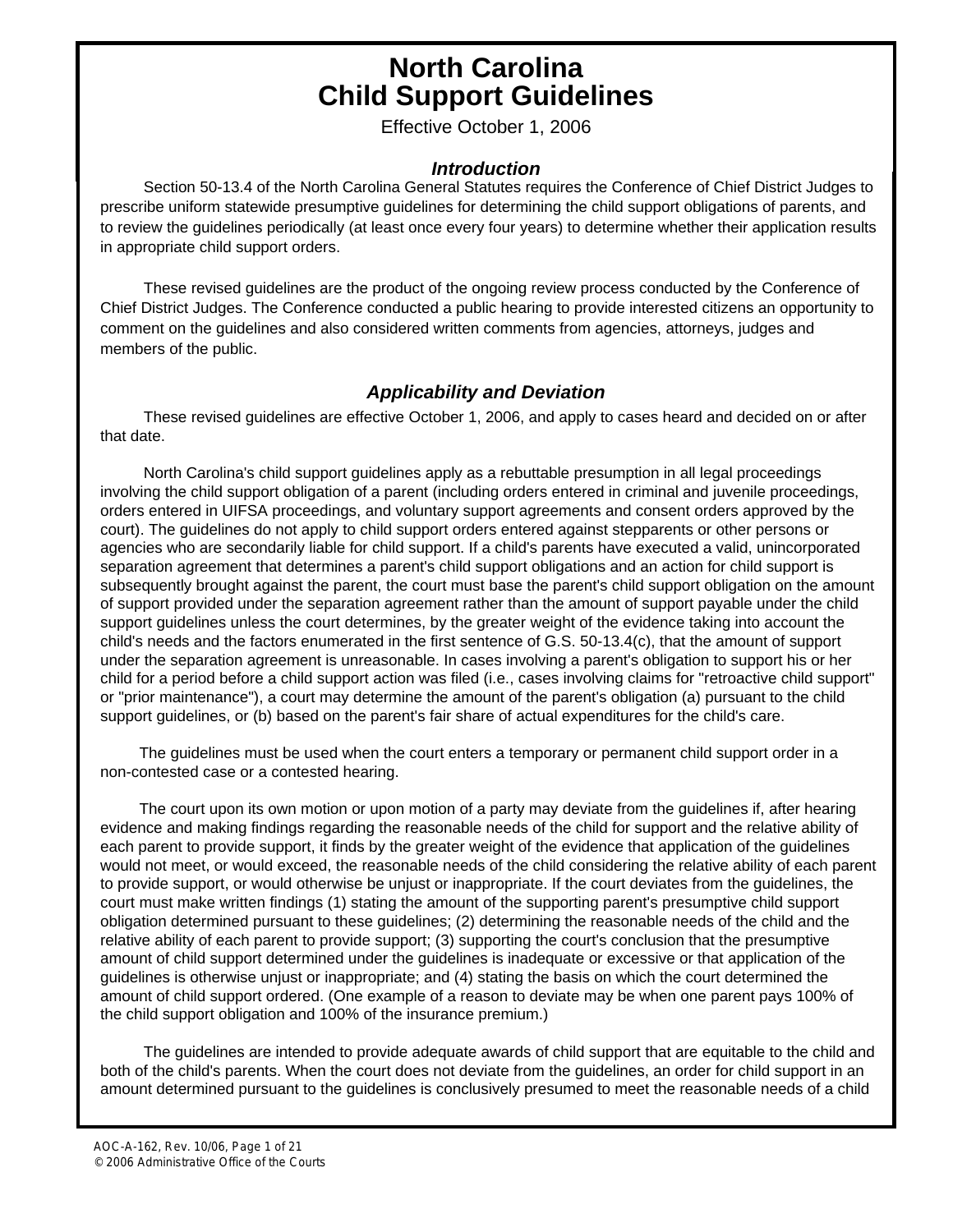considering the relative ability of each parent to provide support, and specific findings regarding a child's reasonable needs or the relative ability of each parent to provide support are therefore not required.

 Regardless of whether the court deviates from the guidelines or enters a child support order pursuant to the guidelines, the court should consider incorporating in, or attaching to, its order, or including in the case file, the child support worksheet it uses to determine the supporting parent's presumptive child support obligation under the guidelines.

#### **Self-Support Reserve; Supporting Parents With Low Incomes**

 The Guidelines include a self-support reserve that ensures that obligors have sufficient income to maintain a minimum standard of living based on the 2006 federal poverty level for one person (\$816.00 per month). For obligors with an adjusted gross income of less than \$950, the Guidelines require, absent a deviation, the establishment of a minimum support order (\$50). For obligors with adjusted gross incomes above \$950, the Schedule of Basic Support Obligations incorporates a further adjustment to maintain the self-support reserve for the obligor.

 If the obligor's adjusted gross income falls within the shaded area of the Schedule and Worksheet A is used, the basic child support obligation and the obligor's total child support obligation are computed using only the obligor's income. In these cases, childcare and health insurance premiums should not be used to calculate the child support obligation. However, payment of these costs by either parent may be a basis for deviation. This approach prevents disproportionate increases in the child support obligation with moderate increases in income and protects the integrity of the self-support reserve. In all other cases, the basic child support obligation is computed using the combined adjusted gross incomes of both parents.

#### **Determination Of Support In Cases Involving High Combined Income**

 In cases in which the parents' combined adjusted gross income is more than \$25,000 per month (\$300,000 per year), the supporting parent's basic child support obligation cannot be determined by using the child support schedule.

 In cases in which the parents' combined income is above \$25,000 per month, the court should, on a case by case basis, consider the reasonable needs of the child(ren) and the relative ability of each parent to provide support. The schedule of basic child support may be of assistance to the court in determining a minimal level of child support.

#### **Assumptions And Expenses Included In Schedule Of Basic Child Support Obligations**

 North Carolina's child support guidelines are based on the "income shares" model, which was developed under the Child Support Guidelines Project funded by the U.S. Office of Child Support Enforcement and administered by the National Center for State Courts. The income shares model is based on the concept that child support is a shared parental obligation and that a child should receive the same proportion of parental income he or she would have received if the child's parents lived together. The schedule of basic child support obligations is based primarily on an analysis by Policy Studies, Inc. of economic research regarding family expenditures for children.

 The child support schedule that is a part of the guidelines is based on economic data which represent adjusted estimates of average total household spending for children between birth and age 18, excluding child care, health insurance, and health care costs in excess of \$250 per year. Expenses incurred in the exercise of visitation are not factored into the schedule.

 The schedule assumes that the parent who receives child support claims the tax exemptions for the child. If the parent who receives child support has minimal or no income tax liability, the court may consider requiring the custodial parent to assign the exemption to the supporting parent and deviate from the guidelines.

#### **Income**

.

 The Schedule of Basic Child Support Obligations is based upon net income converted to gross annual income by incorporating the federal tax rates, North Carolina tax rates and FICA. Gross income is income before deductions for federal or state income taxes, Social Security or Medicare taxes, health insurance premiums, retirement contributions, or other amounts withheld from income.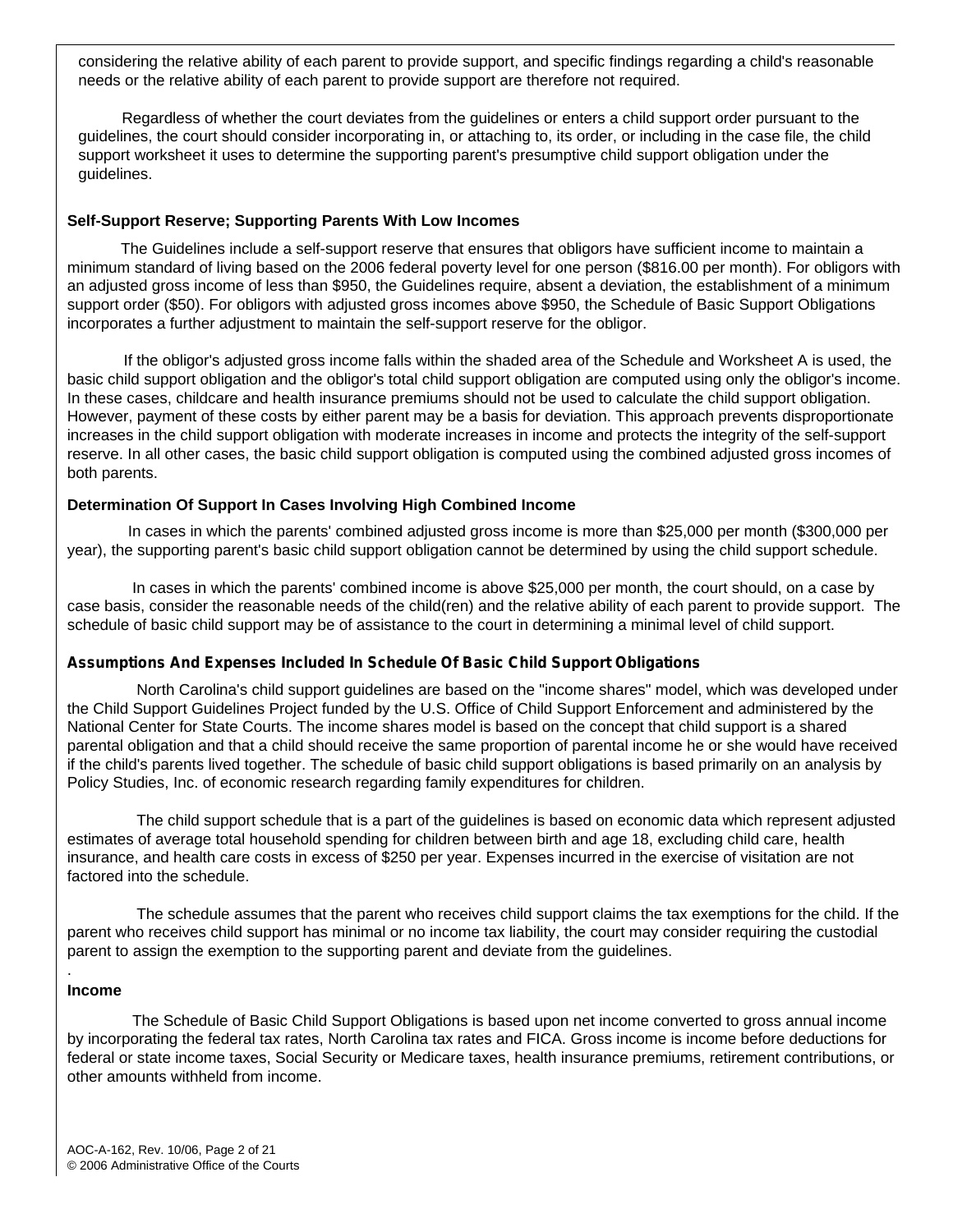*(1) Gross Income.*"Income" means a parent's actual gross income from any source, including but not limited to income from employment or self-employment (salaries, wages, commissions, bonuses, dividends, severance pay, etc.), ownership or operation of a business, partnership, or corporation, rental of property, retirement or pensions, interest, trusts, annuities, capital gains, social security benefits, workers compensation benefits, unemployment insurance benefits, disability pay and insurance benefits, gifts, prizes and alimony or maintenance received from persons other than the parties to the instant action. When income is received on an irregular, non-recurring, or one-time basis, the court may average or pro-rate the income over a specified period of time or require an obligor to pay as child support a percentage of his or her non-recurring income that is equivalent to the percentage of his or her recurring income paid for child support.

 Specifically excluded are benefits received from means-tested public assistance programs, including but not limited to Temporary Assistance to Needy Families (TANF), Supplemental Security Income (SSI), Food Stamps and General Assistance.

 Social security benefits received for the benefit of a child as a result of the disability or retirement of either parent are included as income attributed to the parent on whose earnings record the benefits are paid, but are deductible from that parent's child support obligation.

 Except as otherwise provided, income does not include the income of a person who is not a parent of a child for whom support is being determined regardless of whether that person is married to or lives with the child's parent or has physical custody of the child.

 *(2) Income from self-employment or operation of a business.* Gross income from self-employment, rent, royalties, proprietorship of a business, or joint ownership of a partnership or closely held corporation, is defined as gross receipts minus ordinary and necessary expenses required for self-employment or business operation. Ordinary and necessary business expenses do not include amounts allowable by the Internal Revenue Service for the accelerated component of depreciation expenses, investment tax credits, or any other business expenses determined by the court to be inappropriate for determining gross income. In general, income and expenses from self-employment or operation of a business should be carefully reviewed to determine an appropriate level of gross income available to the parent to satisfy a child support obligation. In most cases, this amount will differ from a determination of business income for tax purposes.

 Expense reimbursements or in-kind payments (for example, use of a company car, free housing, or reimbursed meals) received by a parent in the course of employment, self-employment, or operation of a business are counted as income if they are significant and reduce personal living expenses.

**(3) Potential or Imputed Income.** If the court finds that a parent's voluntary unemployment or underemployment is the result of the parent's bad faith or deliberate suppression of income to avoid or minimize his or her child support obligation, child support may be calculated based on the parent's potential, rather than actual, income. Potential income may not be imputed to a parent who is physically or mentally incapacitated or is caring for a child who is under the age of three years and for whom child support is being determined.

 The amount of potential income imputed to a parent must be based on the parent's employment potential and probable earnings level based on the parent's recent work history, occupational qualifications and prevailing job opportunities and earning levels in the community. If the parent has no recent work history or vocational training, potential income should not be less than the minimum hourly wage for a 40-hour work week.

 *(4) Income Verification.* Child support calculations under the guidelines are based on the parents' current incomes at the time the order is entered. Income statements of the parents should be verified through documentation of both current and past income. Suitable documentation of current earnings (at least one full month) includes pay stubs, employer statements, or business receipts and expenses, if self-employed. Documentation of current income must be supplemented with copies of the most recent tax return to provide verification of earnings over a longer period. Sanctions may be imposed for failure to comply with this provision on the motion of a party or by the court on its own motion.

#### **Pre-Existing Support Obligations And Responsibility For Other Children**

 Child support payments actually made by a parent under any pre-existing court order, separation agreement or voluntary support arrangement are deducted from the parent's gross income. The court may consider a voluntary support arrangement as a pre-existing child support obligation when the supporting parent has consistently paid child support for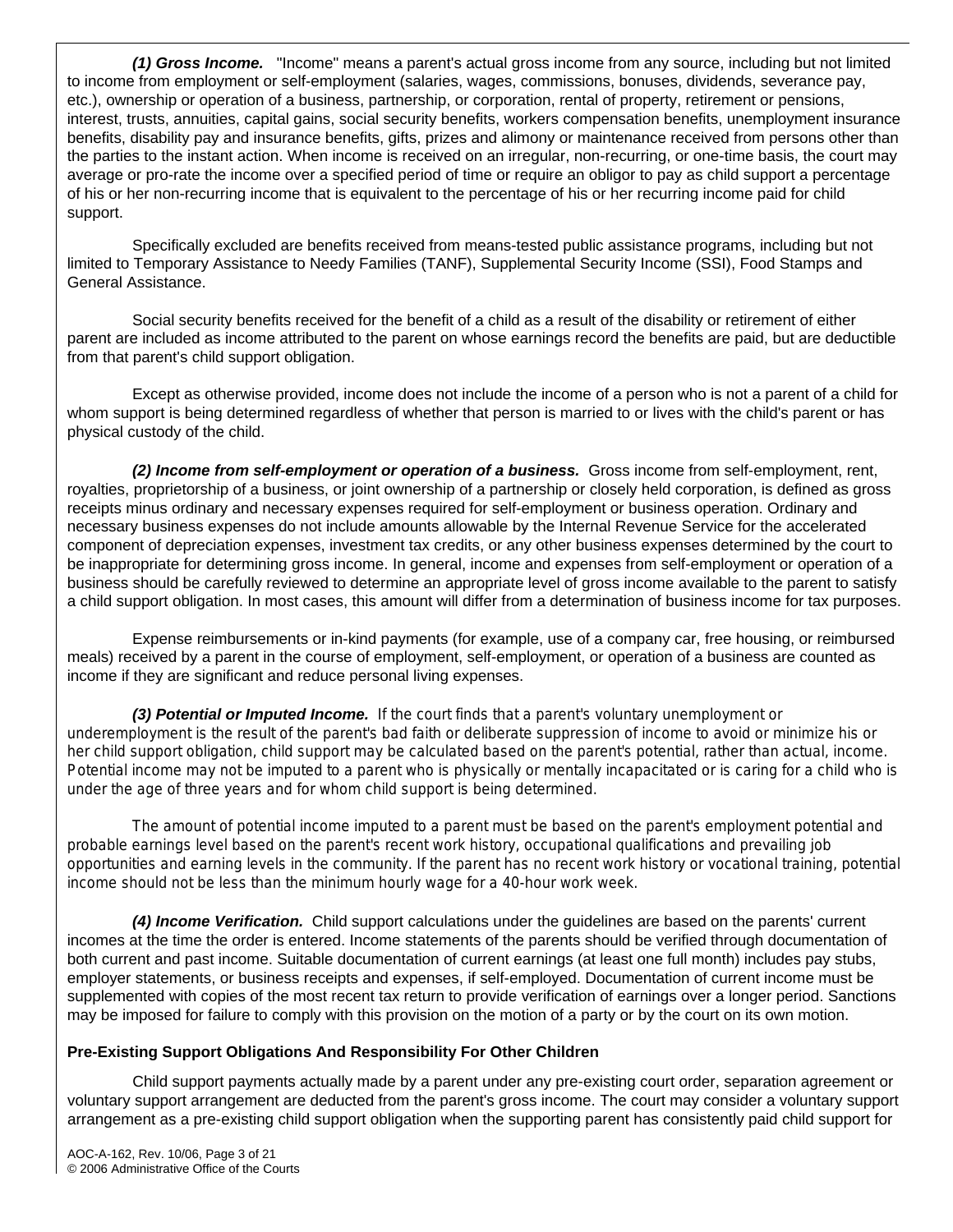a reasonable and extended period of time. A pre-existing support order is one that is in effect at the time a child support order in the pending action is entered or modified, regardless of whether the child or children for whom support is being paid were born before or after the child or children for whom support is being determined. The fact that a parent pays child support for two or more families under two or more child support orders, separation agreements, or voluntary support arrangements may be considered as a factor warranting deviation from the child support guidelines.

 Actual payments of alimony are not deducted from gross income but may be considered as a factor to vary from the final presumptive child support obligation.

 A parent's financial responsibility (as determined below) for his or her natural or adopted children who currently reside with the parent (other than children for whom child support is being determined in the pending action) is deducted from the parent's gross income. Use of this deduction is appropriate when a child support order is entered or modified, but may not be the sole basis for modifying an existing order.

 A parent's financial responsibility for his or her natural or adopted children who currently reside with the parent (other than children for whom child support is being determined in the pending action) is (a) equal to the basic child support obligation for these children based on the parent's income if the other parent of these children does not live with the parent and children; or (b) one-half of the basic child support obligation for these children based on the combined incomes of both of the parents of these children if the other parent of these children lives with the parent and children.

#### **Basic Child Support Obligation**

 The basic child support obligation is determined using the attached schedule of basic child support obligations. For combined monthly adjusted gross income amounts falling between amounts shown in the schedule the basic child support obligation should be interpolated.

 The number of children refers to children for whom the parents share joint legal responsibility and for whom support is being sought.

#### **Child Care Costs**

 Reasonable child care costs that are, or will be, paid by a parent due to employment or job search are added to the basic child support obligation and prorated between the parents based on their respective incomes.

 When the gross monthly income of the parent paying child care costs falls below the amounts indicated below, 100% of child care costs are added.

| 1 child<br>$= $1.100$ | 4 children = $$1.900$ |
|-----------------------|-----------------------|
| 2 children = \$1.500  | 5 children = $$2.100$ |
| 3 children = \$1.700  | 6 children = $$2.300$ |

 At these income levels, the parent who pays child care costs does not benefit from the tax credit for child care. When the income of the parent who pays child care costs exceeds the amounts indicated above, only 75% of actual child care costs are added (because the parent is entitled to the income tax credit for child care expenses).

#### **Health Insurance and Health Care Costs**

 The amount that is, or will be, paid by a parent (or a parent's spouse) for health (medical, or medical and dental) insurance for the children for whom support is being determined is added to the basic child support obligation and prorated between the parents based on their respective incomes. Payments that are made by a parent's (or stepparent's) employer for health insurance and are not deducted from the parent's (or stepparent's) wages are not included. When a child for whom support is being determined is covered by a family policy, only the health insurance premium actually attributable to that child is added. If this amount is not available or cannot be verified, the total cost of the premium is divided by the total number of persons covered by the policy and then multiplied by the number of covered children for whom support is being determined.

 The court may order that uninsured medical or dental expenses in excess of \$250 per year or other uninsured health care costs (including reasonable and necessary costs related to orthodontia, dental care, asthma treatments, physical therapy, treatment of chronic health problems, and counseling or psychiatric therapy for diagnosed mental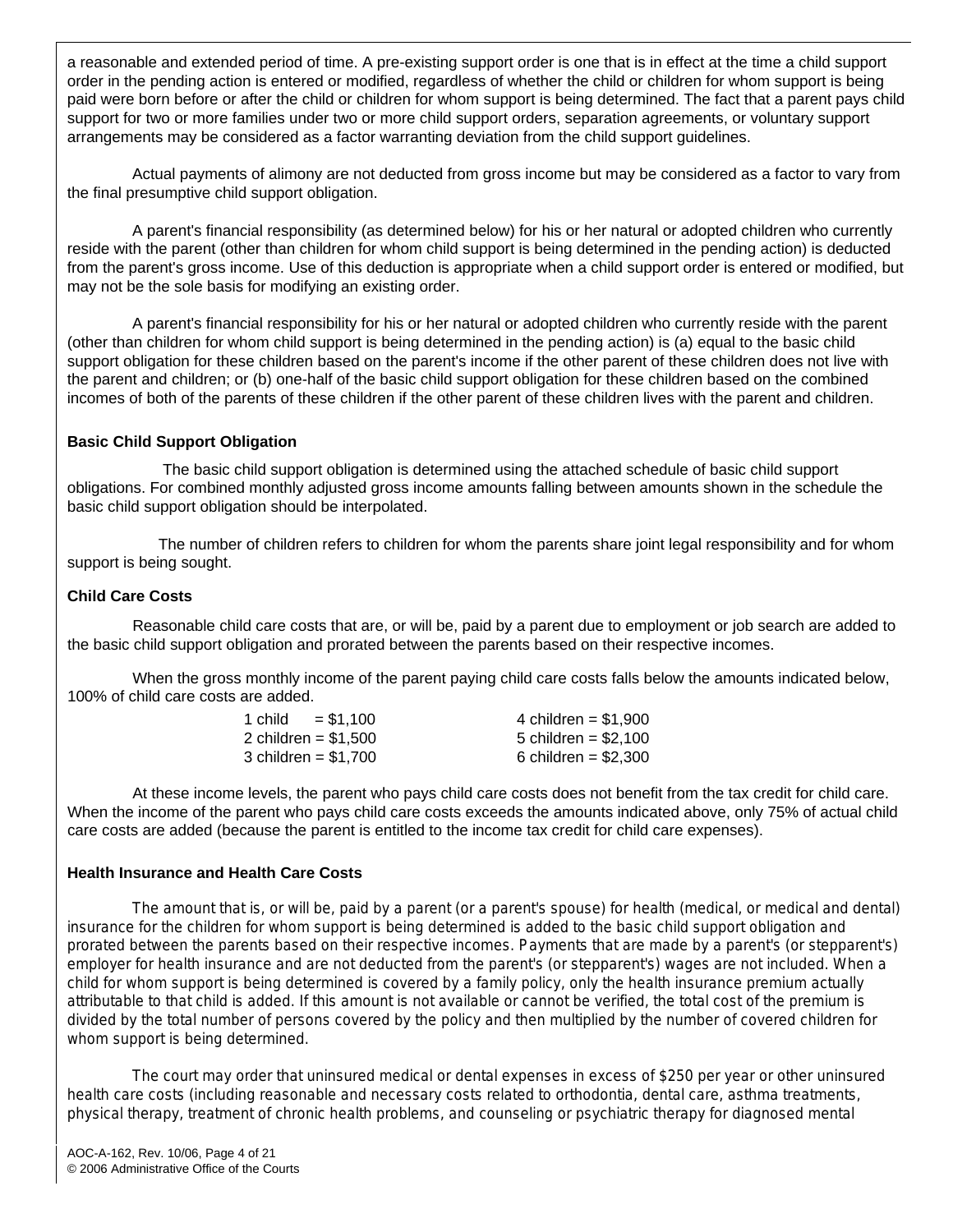disorders) be paid by either parent or both parents in such proportion as the court deems appropriate.

 The court may order either parent to obtain and maintain health (medical or medical and dental) insurance coverage for a child if it is actually and currently available to the parent at a reasonable cost. Health insurance is considered reasonable in cost if it is employment related or other group health insurance, regardless of delivery mechanism. If health insurance is not actually and currently available to a parent at a reasonable cost at the time the court orders child support, the court may enter an order requiring the parent to obtain and maintain health insurance for a child if and when the parent has access to reasonably-priced health insurance for the child.

#### **Other Extraordinary Expenses**

 Other extraordinary child-related expenses (including 1. expenses related to special or private elementary or secondary schools to meet a child's particular educational needs, and 2. expenses for transporting the child between the parents' homes) may be added to the basic child support obligation and ordered paid by the parents in proportion to their respective incomes if the court determines the expenses are reasonable, necessary, and in the child's best interest.

#### **Child Support Worksheets**

 A parent's presumptive child support obligation under the guidelines must be determined using one of the attached child support worksheets.

 The child support worksheets must include the incomes of both parents, regardless of whether one parent is seeking child support from the other parent or a third party is seeking child support from one or both parents. The child support worksheets may not be used to calculate the child support obligation of a stepparent or other party who is secondarily liable for child support. Do not include the income of an individual who is not the parent of a child for whom support is being determined on the worksheets.

 Use Worksheet A when one parent (or a third party) has primary physical custody of all of the children for whom support is being determined. A parent (or third party) has primary physical custody of a child if the child lives with that parent (or custodian) for at least 243 nights during the year. Primary physical custody is determined without regard to whether a parent has primary, shared, or joint legal custody of a child. Do not use Worksheet A when (a) a parent has primary custody of one or more children and the parents share custody of one or more children [instead, use Worksheet B] or (b) when primary custody of two or more children is split between the parents [instead, use Worksheet C]. In child support cases involving primary physical custody, a child support obligation is calculated for both parents but the court enters an order requiring the parent who does not have primary physical custody of the child to pay child support to the parent or other party who has primary physical custody of the child.

 Use Worksheet B when (a) the parents share custody of all of the children for whom support is being determined, or (b) when one parent has primary physical custody of one or more of the children and the parents share custody of another child. Parents share custody of a child if the child lives with each parent for at least 123 nights during the year and each parent assumes financial responsibility for the child's expenses during the time the child lives with that parent. A parent does not have shared custody of a child when that parent has visitation rights that allow the child to spend less than 123 nights per year with the parent and the other parent has primary physical custody of the child. Shared custody is determined without regard to whether a parent has primary, shared, or joint legal custody of a child. Do not apply the self-sufficiency reserve incorporated into the shaded area of the schedule when using Worksheet B.

 In cases involving shared custody, the parents' combined basic support obligation is increased by 50% (multiplied by 1.5) and is allocated between the parents based on their respective incomes and the amount of time the children live with the other parent. The adjustment based on the amount of time the children live with the other parent is calculated for all of the children regardless of whether a parent has primary, shared, or split custody of a child. After child support obligations are calculated for both parents, the parent with the higher child support obligation is ordered to pay the difference between his or her presumptive child support obligation and the other parent's presumptive child support obligation.

 Use Worksheet C when primary physical custody of two or more children is split between the parents. Split custody refers to cases in which one parent has primary custody of at least one of the children for whom support is being determined and the other parent has primary custody of the other child or children. Do not use Worksheet C when the parents share custody of one or more of the children and have primary physical custody or split custody of another child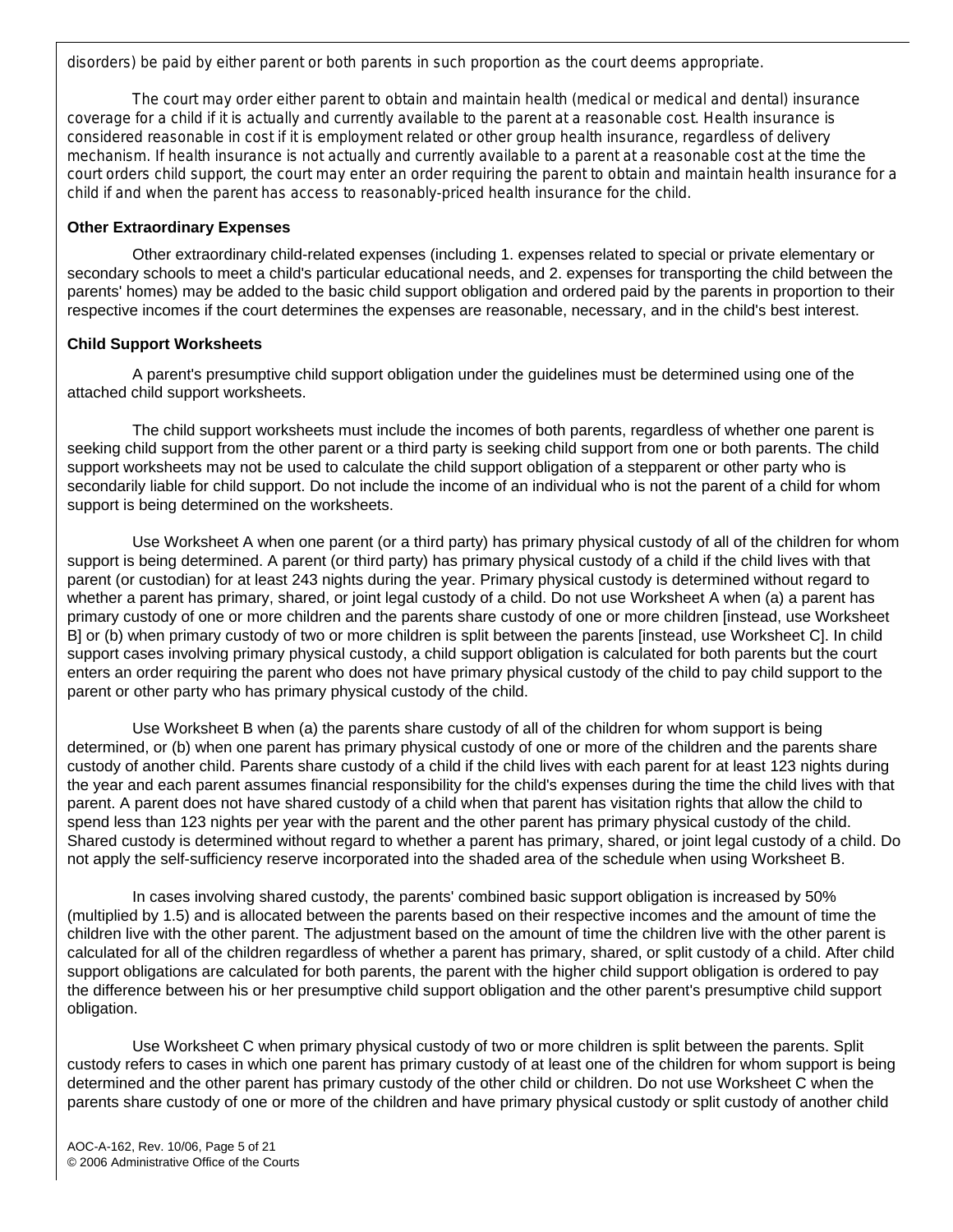[instead, use Worksheet B]. The parents' combined basic support obligation is allocated between the parents based on their respective incomes and the number of children living with each parent. After child support obligations are calculated for both parents, the parent with the higher child support obligation is ordered to pay the difference between his or her presumptive child support obligation and the other parent's presumptive child support obligation. Do not apply the self-sufficiency reserve incorporated into the shaded area of the schedule when using Worksheet C.

#### **Modification**

 In a proceeding to modify the amount of child support payable under a child support order that was entered at least three years before the pending motion to modify was filed, a difference of 15% or more between the amount of child support payable under the existing order and the amount of child support resulting from application of the guidelines based on the parents' current incomes and circumstances shall be presumed to constitute a substantial change of circumstances warranting modification of the existing child support order.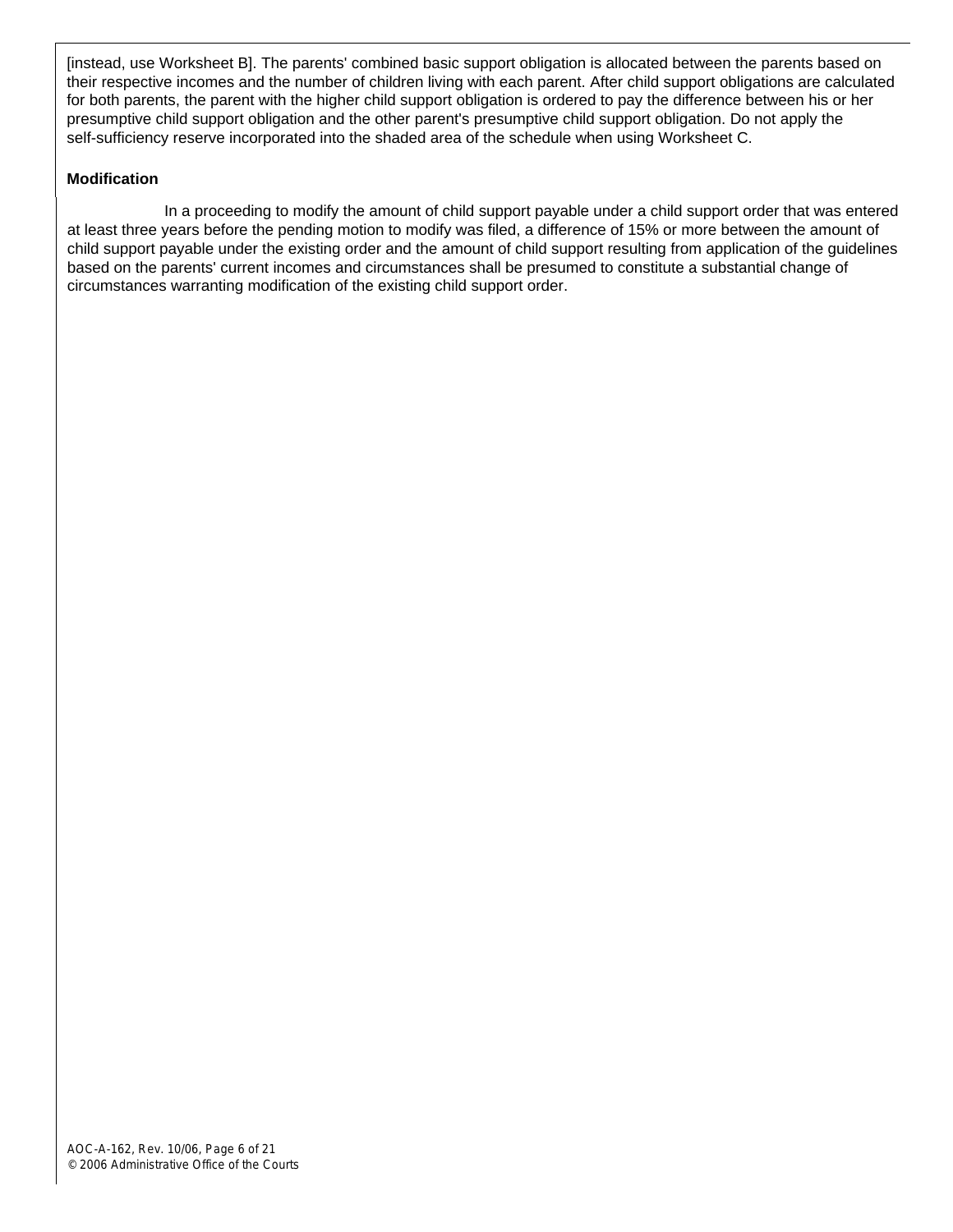### **Proposed Schedule of Basic Child Support Obligations**

| <b>Combined</b>                          | Effective October 1, 2006 |                        |                                 |                         |                                |                               |
|------------------------------------------|---------------------------|------------------------|---------------------------------|-------------------------|--------------------------------|-------------------------------|
| <b>Gross</b><br><b>Monthly</b><br>Income | One<br><b>Child</b>       | Two<br><b>Children</b> | <b>Three</b><br><b>Children</b> | Four<br><b>Children</b> | <b>Five</b><br><b>Children</b> | <b>Six</b><br><b>Children</b> |
| $0 - 950$                                | 50                        | 50                     | 50                              | 50                      | 50                             | 50                            |
| 1000                                     | 57                        | 58                     | 59                              | 59                      | 60                             | 60                            |
| 1050                                     | 92                        | 93                     | 94                              | 95                      | 96                             | 97                            |
| 1100                                     | 126                       | 127                    | 129                             | 130                     | 132                            | 133                           |
| 1150                                     | 160                       | 162                    | 164                             | 166                     | 167                            | 169                           |
| 1200                                     | 195                       | 197                    | 199                             | 201                     | 203                            | 205                           |
| 1250                                     | 229                       | 232                    | 234                             | 237                     | 239                            | 242                           |
| 1300                                     | 263                       | 266                    | 269                             | 272                     | 275                            | 278                           |
| 1350                                     | 290                       | 301                    | 304                             | 308                     | 311                            | 314                           |
| 1400                                     | 299                       | 335                    | 339                             | 342                     | 346                            | 350                           |
| 1450                                     | 308                       | 367                    | 372                             | 376                     | 380                            | 384                           |
| 1500                                     | 316                       | 400                    | 404                             | 409                     | 413                            | 418                           |
| 1550                                     | 325                       | 432                    | 437                             | 442                     | 447                            | 451                           |
| 1600                                     | 334                       | 465                    | 470                             | 475                     | 480                            | 485                           |
| 1650                                     | 342                       | 497                    | 503                             | 508                     | 514                            | 519                           |
| 1700                                     | 351                       | 511                    | 536                             | 541                     | 547                            | 553                           |
| 1750                                     | 360                       | 523                    | 568                             | 574                     | 581                            | 587                           |
| 1800                                     | 369                       | 536                    | 601                             | 607                     | 614                            | 620                           |
| 1850                                     | 377                       | 548                    | 633                             | 640                     | 647                            | 654                           |
| 1900                                     | 386                       | 560                    | 661                             | 673                     | 680                            | 687                           |
| 1950                                     | 394                       | 572                    | 675                             | 705                     | 713                            | 720                           |
| 2000                                     | 402                       | 584                    | 689                             | 738                     | 746                            | 754                           |
| 2050                                     | 411                       | 596                    | 704                             | 771                     | 779                            | 787                           |
| 2100                                     | 419                       | 608                    | 718                             | 802                     | 812                            | 821                           |
| 2150                                     | 428                       | 620                    | 732                             | 817                     | 845                            | 854                           |
| 2200                                     | 436                       | 632                    | 746                             | 833                     | 878                            | 888                           |
| 2250                                     | 444                       | 644                    | 760                             | 849                     | 911                            | 921                           |
| 2300                                     | 453                       | 656                    | 774                             | 864                     | 944                            | 954                           |
| 2350                                     | 461                       | 668                    | 788                             | 880                     | 968                            | 988                           |
| 2400                                     | 469                       | 680                    | 802                             | 896                     | 985                            | 1021                          |
| 2450                                     | 478                       | 692                    | 816                             | 911                     | 1002                           | 1055                          |
| 2500                                     | 486                       | 704                    | 830                             | 927                     | 1020                           | 1088                          |
| 2550                                     | 495                       | 716                    | 844                             | 943                     | 1037                           | 1121                          |

AOC-A-162, Rev. 10/06, Page 7 of 21 © 2006 Administrative Office of the Courts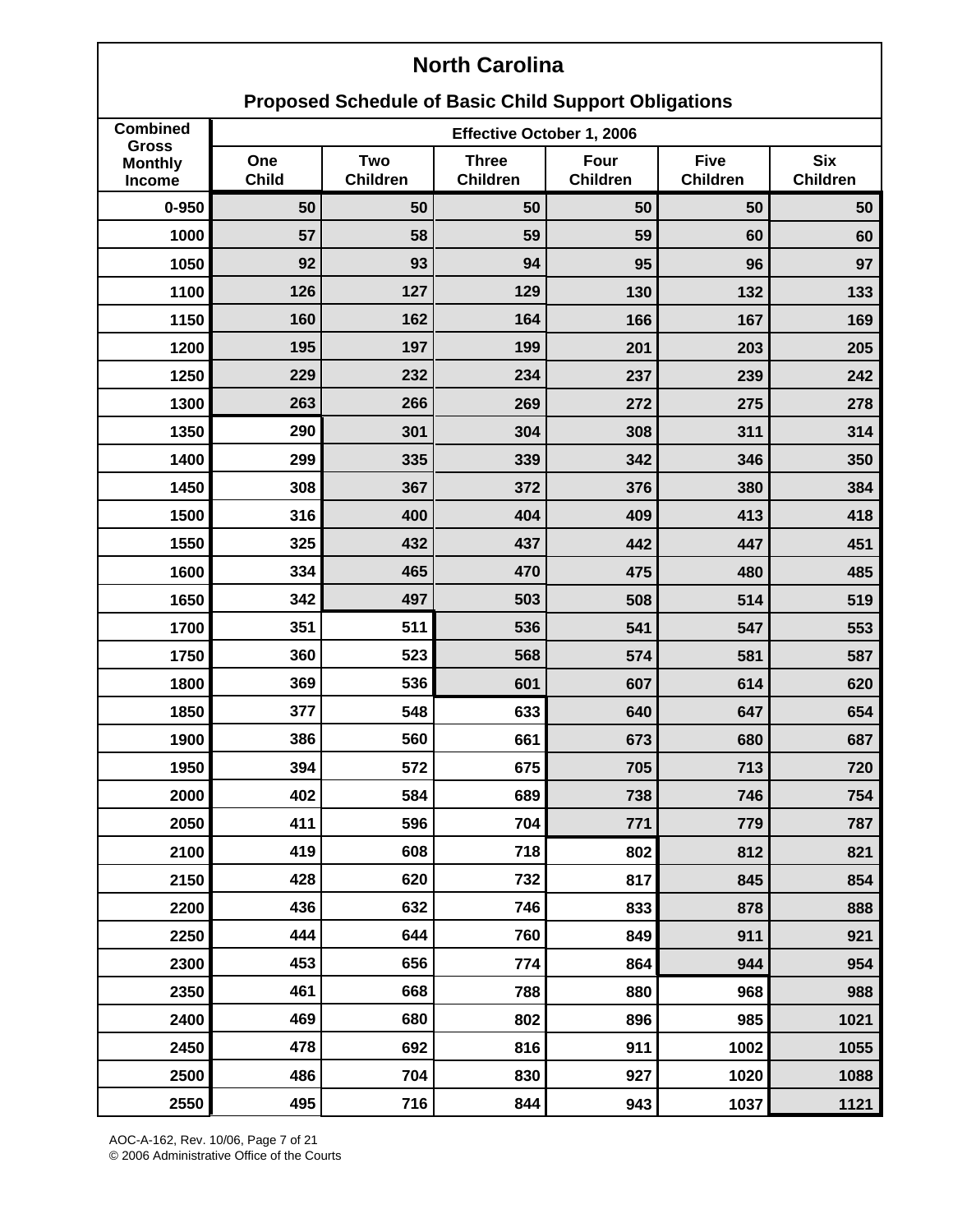**Proposed Schedule of Basic Child Support Obligations**

| <b>Combined</b>                                 |                     | Effective October 1, 2006     |                                 |                         |                                |                               |  |
|-------------------------------------------------|---------------------|-------------------------------|---------------------------------|-------------------------|--------------------------------|-------------------------------|--|
| <b>Gross</b><br><b>Monthly</b><br><b>Income</b> | One<br><b>Child</b> | <b>Two</b><br><b>Children</b> | <b>Three</b><br><b>Children</b> | Four<br><b>Children</b> | <b>Five</b><br><b>Children</b> | <b>Six</b><br><b>Children</b> |  |
| 2600                                            | 503                 | 729                           | 858                             | 958                     | 1054                           | 1146                          |  |
| 2650                                            | 511                 | 741                           | 872                             | 974                     | 1071                           | 1165                          |  |
| 2700                                            | 520                 | 753                           | 886                             | 990                     | 1089                           | 1183                          |  |
| 2750                                            | 528                 | 765                           | 900                             | 1005                    | 1106                           | 1202                          |  |
| 2800                                            | 537                 | 777                           | 914                             | 1021                    | 1124                           | 1221                          |  |
| 2850                                            | 545                 | 789                           | 929                             | 1038                    | 1142                           | 1241                          |  |
| 2900                                            | 554                 | 802                           | 944                             | 1054                    | 1160                           | 1260                          |  |
| 2950                                            | 562                 | 814                           | 958                             | 1070                    | 1178                           | 1280                          |  |
| 3000                                            | 571                 | 826                           | 973                             | 1087                    | 1196                           | 1300                          |  |
| 3050                                            | 579                 | 839                           | 988                             | 1103                    | 1214                           | 1319                          |  |
| 3100                                            | 588                 | 851                           | 1002                            | 1120                    | 1232                           | 1339                          |  |
| 3150                                            | 596                 | 863                           | 1017                            | 1136                    | 1250                           | 1358                          |  |
| 3200                                            | 605                 | 876                           | 1032                            | 1152                    | 1268                           | 1378                          |  |
| 3250                                            | 613                 | 888                           | 1046                            | 1168                    | 1285                           | 1397                          |  |
| 3300                                            | 620                 | 898                           | 1058                            | 1182                    | 1300                           | 1414                          |  |
| 3350                                            | 628                 | 909                           | 1071                            | 1196                    | 1316                           | 1430                          |  |
| 3400                                            | 635                 | 920                           | 1084                            | 1210                    | 1331                           | 1447                          |  |
| 3450                                            | 642                 | 930                           | 1096                            | 1224                    | 1347                           | 1464                          |  |
| 3500                                            | 650                 | 941                           | 1109                            | 1238                    | 1362                           | 1481                          |  |
| 3550                                            | 657                 | 951                           | 1121                            | 1252                    | 1378                           | 1498                          |  |
| 3600                                            | 664                 | 962                           | 1134                            | 1266                    | 1393                           | 1514                          |  |
| 3650                                            | 672                 | 973                           | 1146                            | 1281                    | 1409                           | 1531                          |  |
| 3700                                            | 679                 | 983                           | 1159                            | 1295                    | 1424                           | 1548                          |  |
| 3750                                            | 686                 | 994                           | 1172                            | 1309                    | 1439                           | 1565                          |  |
| 3800                                            | 693                 | 1003                          | 1182                            | 1321                    | 1453                           | 1579                          |  |
| 3850                                            | 698                 | 1011                          | 1191                            | 1330                    | 1463                           | 1590                          |  |
| 3900                                            | 704                 | 1019                          | 1199                            | 1340                    | 1474                           | 1602                          |  |
| 3950                                            | 710                 | 1026                          | 1208                            | 1349                    | 1484                           | 1613                          |  |
| 4000                                            | 715                 | 1034                          | 1216                            | 1359                    | 1494                           | 1624                          |  |
| 4050                                            | 721                 | 1042                          | 1225                            | 1368                    | 1505                           | 1636                          |  |
| 4100                                            | 726                 | 1049                          | 1233                            | 1378                    | 1515                           | 1647                          |  |
| 4150                                            | 732                 | 1057                          | 1242                            | 1387                    | 1526                           | 1659                          |  |

AOC-A-162, Rev. 10/06, Page 8 of 21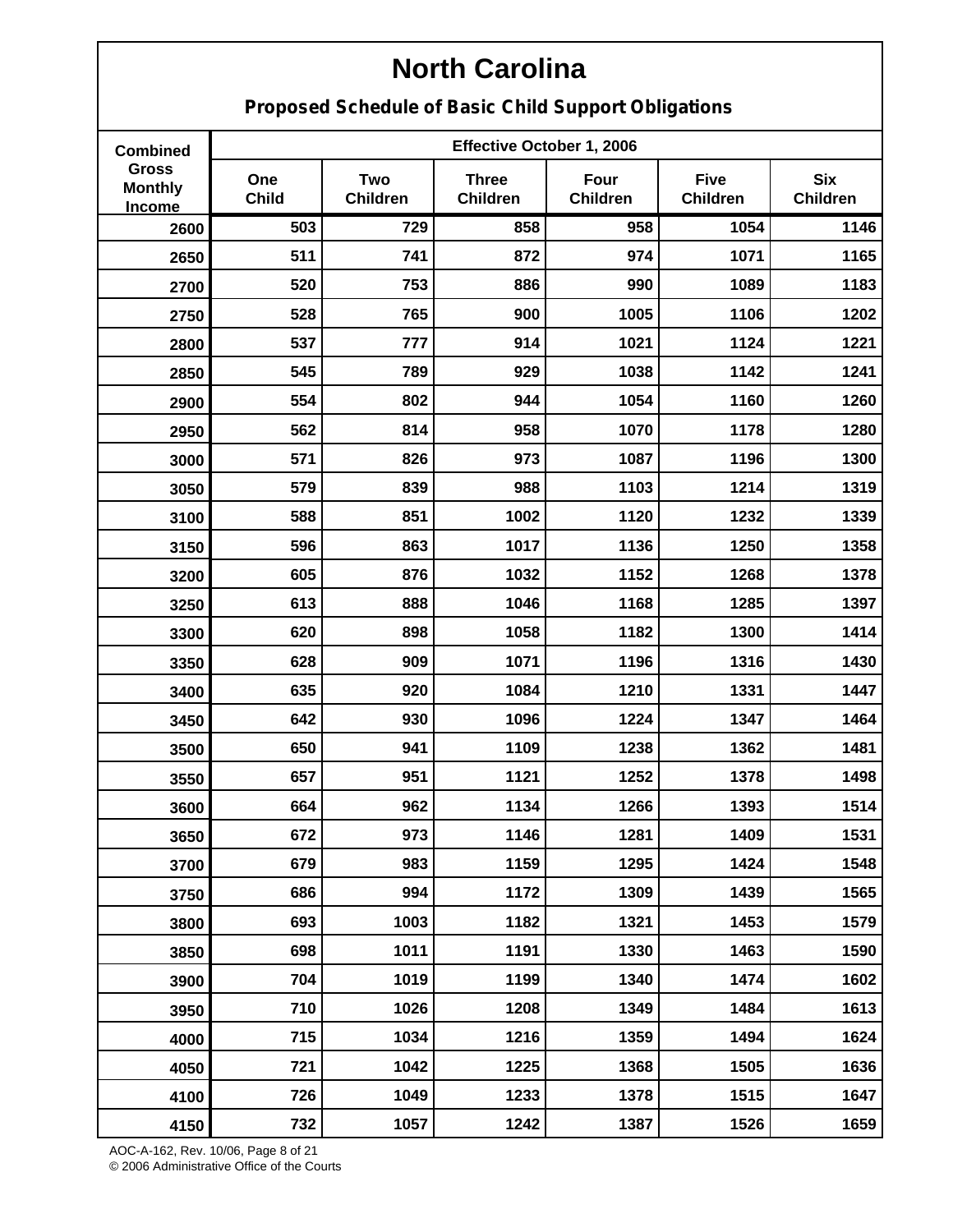**Proposed Schedule of Basic Child Support Obligations**

| <b>Combined</b>                                 |                     |                               | Effective October 1, 2006       |                         |                                |                               |
|-------------------------------------------------|---------------------|-------------------------------|---------------------------------|-------------------------|--------------------------------|-------------------------------|
| <b>Gross</b><br><b>Monthly</b><br><b>Income</b> | One<br><b>Child</b> | <b>Two</b><br><b>Children</b> | <b>Three</b><br><b>Children</b> | Four<br><b>Children</b> | <b>Five</b><br><b>Children</b> | <b>Six</b><br><b>Children</b> |
| 4200                                            | 738                 | 1065                          | 1250                            | 1397                    | 1536                           | 1670                          |
| 4250                                            | 743                 | 1072                          | 1259                            | 1406                    | 1547                           | 1681                          |
| 4300                                            | 749                 | 1080                          | 1267                            | 1416                    | 1557                           | 1693                          |
| 4350                                            | 754                 | 1088                          | 1276                            | 1425                    | 1568                           | 1704                          |
| 4400                                            | 760                 | 1095                          | 1284                            | 1435                    | 1578                           | 1715                          |
| 4450                                            | 766                 | 1103                          | 1293                            | 1444                    | 1589                           | 1727                          |
| 4500                                            | 771                 | 1110                          | 1301                            | 1453                    | 1599                           | 1738                          |
| 4550                                            | 774                 | 1115                          | 1307                            | 1460                    | 1606                           | 1746                          |
| 4600                                            | 778                 | 1121                          | 1313                            | 1467                    | 1614                           | 1754                          |
| 4650                                            | 781                 | 1126                          | 1320                            | 1474                    | 1621                           | 1762                          |
| 4700                                            | 785                 | 1131                          | 1326                            | 1481                    | 1629                           | 1771                          |
| 4750                                            | 788                 | 1136                          | 1332                            | 1488                    | 1636                           | 1779                          |
| 4800                                            | 791                 | 1141                          | 1338                            | 1494                    | 1644                           | 1787                          |
| 4850                                            | 795                 | 1146                          | 1344                            | 1501                    | 1651                           | 1795                          |
| 4900                                            | 798                 | 1151                          | 1350                            | 1508                    | 1659                           | 1803                          |
| 4950                                            | 802                 | 1156                          | 1356                            | 1515                    | 1667                           | 1812                          |
| 5000                                            | 804                 | 1160                          | 1361                            | 1521                    | 1673                           | 1818                          |
| 5050                                            | 808                 | 1165                          | 1367                            | 1527                    | 1680                           | 1826                          |
| 5100                                            | 811                 | 1170                          | 1374                            | 1534                    | 1688                           | 1835                          |
| 5150                                            | 815                 | 1175                          | 1380                            | 1541                    | 1695                           | 1843                          |
| 5200                                            | 818                 | 1181                          | 1386                            | 1548                    | 1703                           | 1851                          |
| 5250                                            | 822                 | 1186                          | 1392                            | 1555                    | 1710                           | 1859                          |
| 5300                                            | 825                 | 1191                          | 1398                            | 1561                    | 1717                           | 1867                          |
| 5350                                            | 829                 | 1196                          | 1403                            | 1568                    | 1724                           | 1874                          |
| 5400                                            | 833                 | 1201                          | 1409                            | 1574                    | 1731                           | 1882                          |
| 5450                                            | 837                 | 1206                          | 1415                            | 1580                    | 1739                           | 1890                          |
| 5500                                            | 840                 | 1211                          | 1421                            | 1587                    | 1746                           | 1898                          |
| 5550                                            | 844                 | 1216                          | 1427                            | 1593                    | 1753                           | 1905                          |
| 5600                                            | 848                 | 1222                          | 1432                            | 1600                    | 1760                           | 1913                          |
| 5650                                            | 851                 | 1227                          | 1438                            | 1606                    | 1767                           | 1921                          |
| 5700                                            | 855                 | 1232                          | 1444                            | 1613                    | 1774                           | 1928                          |
| 5750                                            | 859                 | 1237                          | 1449                            | 1619                    | 1781                           | 1936                          |

AOC-A-162, Rev. 10/06, Page 9 of 21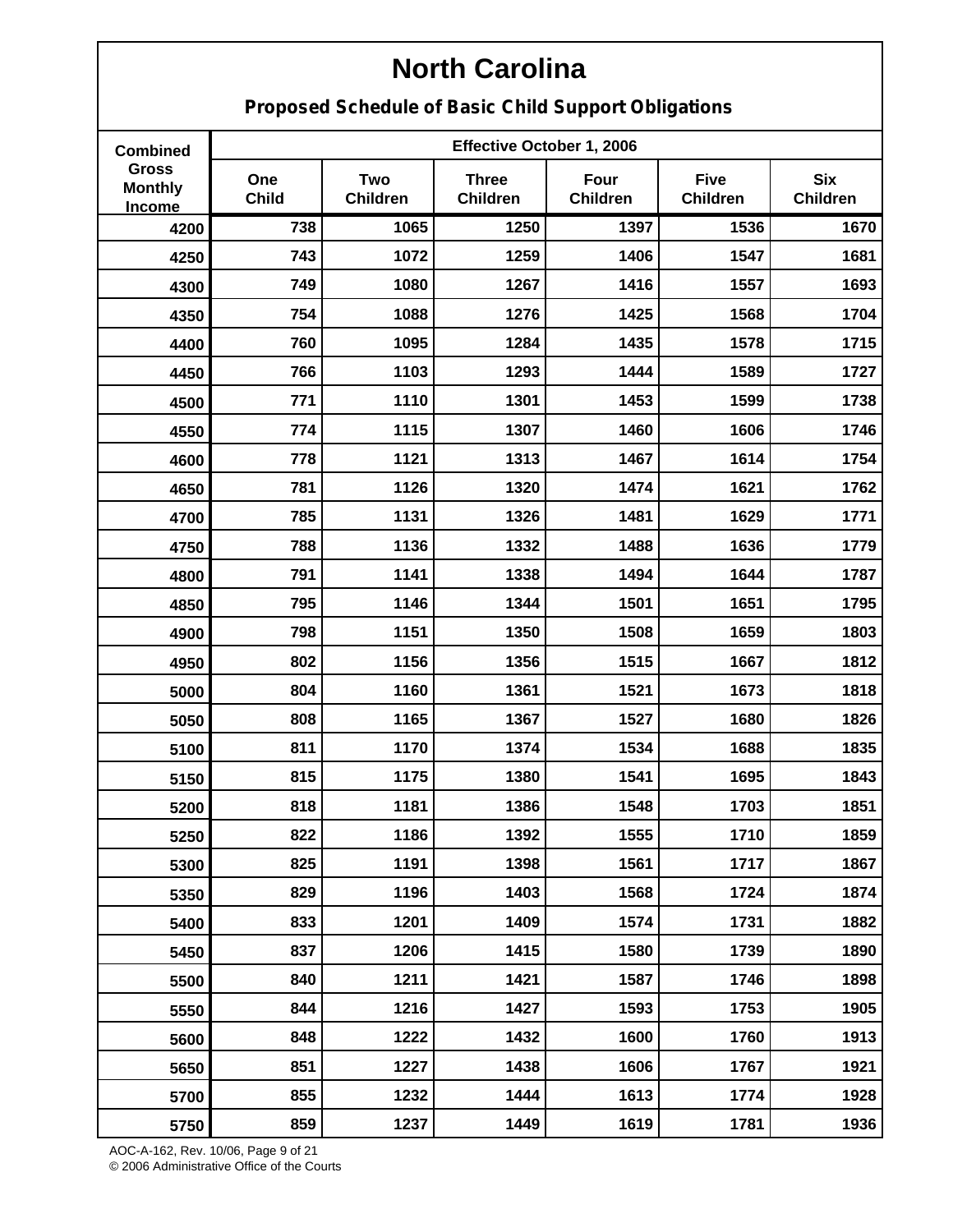**Proposed Schedule of Basic Child Support Obligations**

| <b>Combined</b>                                 |                     |                               | Effective October 1, 2006       |                         |                                |                               |
|-------------------------------------------------|---------------------|-------------------------------|---------------------------------|-------------------------|--------------------------------|-------------------------------|
| <b>Gross</b><br><b>Monthly</b><br><b>Income</b> | One<br><b>Child</b> | <b>Two</b><br><b>Children</b> | <b>Three</b><br><b>Children</b> | Four<br><b>Children</b> | <b>Five</b><br><b>Children</b> | <b>Six</b><br><b>Children</b> |
| 5800                                            | 862                 | 1242                          | 1455                            | 1625                    | 1788                           | 1944                          |
| 5850                                            | 866                 | 1247                          | 1461                            | 1632                    | 1795                           | 1951                          |
| 5900                                            | 870                 | 1252                          | 1467                            | 1638                    | 1802                           | 1959                          |
| 5950                                            | 873                 | 1256                          | 1472                            | 1644                    | 1808                           | 1965                          |
| 6000                                            | 875                 | 1259                          | 1474                            | 1646                    | 1811                           | 1969                          |
| 6050                                            | 877                 | 1261                          | 1476                            | 1649                    | 1814                           | 1972                          |
| 6100                                            | 879                 | 1264                          | 1479                            | 1652                    | 1817                           | 1975                          |
| 6150                                            | 881                 | 1267                          | 1481                            | 1654                    | 1820                           | 1978                          |
| 6200                                            | 884                 | 1269                          | 1484                            | 1657                    | 1823                           | 1981                          |
| 6250                                            | 886                 | 1272                          | 1486                            | 1660                    | 1826                           | 1985                          |
| 6300                                            | 888                 | 1274                          | 1488                            | 1663                    | 1829                           | 1988                          |
| 6350                                            | 890                 | 1277                          | 1491                            | 1665                    | 1832                           | 1991                          |
| 6400                                            | 892                 | 1279                          | 1493                            | 1668                    | 1835                           | 1994                          |
| 6450                                            | 894                 | 1282                          | 1496                            | 1671                    | 1838                           | 1998                          |
| 6500                                            | 896                 | 1285                          | 1498                            | 1673                    | 1841                           | 2001                          |
| 6550                                            | 898                 | 1287                          | 1500                            | 1676                    | 1844                           | 2004                          |
| 6600                                            | 900                 | 1290                          | 1503                            | 1679                    | 1846                           | 2007                          |
| 6650                                            | 903                 | 1292                          | 1505                            | 1681                    | 1849                           | 2010                          |
| 6700                                            | 905                 | 1296                          | 1509                            | 1685                    | 1854                           | 2015                          |
| 6750                                            | 908                 | 1299                          | 1513                            | 1690                    | 1859                           | 2021                          |
| 6800                                            | 910                 | 1303                          | 1517                            | 1695                    | 1864                           | 2026                          |
| 6850                                            | 913                 | 1306                          | 1521                            | 1699                    | 1869                           | 2032                          |
| 6900                                            | 915                 | 1310                          | 1525                            | 1704                    | 1874                           | 2037                          |
| 6950                                            | 918                 | 1314                          | 1529                            | 1708                    | 1879                           | 2043                          |
| 7000                                            | 921                 | 1317                          | 1534                            | 1713                    | 1884                           | 2048                          |
| 7050                                            | 923                 | 1321                          | 1538                            | 1718                    | 1889                           | 2054                          |
| 7100                                            | 926                 | 1324                          | 1542                            | 1722                    | 1894                           | 2059                          |
| 7150                                            | 928                 | 1328                          | 1546                            | 1727                    | 1899                           | 2065                          |
| 7200                                            | 931                 | 1332                          | 1550                            | 1731                    | 1904                           | 2070                          |
| 7250                                            | 934                 | 1335                          | 1554                            | 1736                    | 1910                           | 2076                          |
| 7300                                            | 936                 | 1339                          | 1558                            | 1741                    | 1915                           | 2081                          |
| 7350                                            | 939                 | 1343                          | 1562                            | 1745                    | 1920                           | 2087                          |

AOC-A-162, Rev. 10/06, Page 10 of 21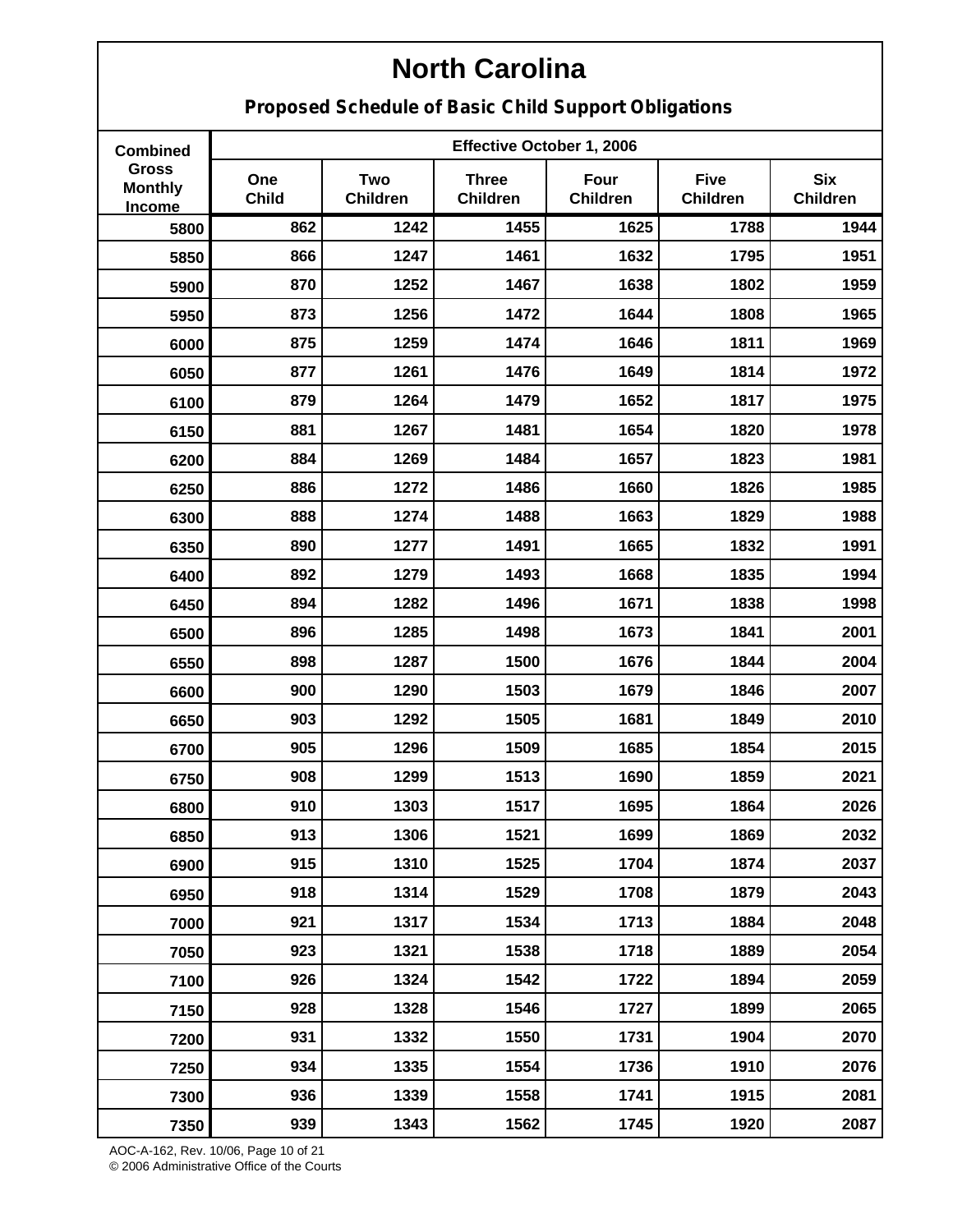**Proposed Schedule of Basic Child Support Obligations**

| <b>Combined</b>                          |                     |                               | Effective October 1, 2006       |                         |                                |                               |
|------------------------------------------|---------------------|-------------------------------|---------------------------------|-------------------------|--------------------------------|-------------------------------|
| <b>Gross</b><br><b>Monthly</b><br>Income | One<br><b>Child</b> | <b>Two</b><br><b>Children</b> | <b>Three</b><br><b>Children</b> | Four<br><b>Children</b> | <b>Five</b><br><b>Children</b> | <b>Six</b><br><b>Children</b> |
| 7400                                     | 941                 | 1346                          | 1566                            | 1750                    | 1925                           | 2092                          |
| 7450                                     | 944                 | 1350                          | 1571                            | 1754                    | 1930                           | 2098                          |
| 7500                                     | 947                 | 1353                          | 1575                            | 1759                    | 1935                           | 2103                          |
| 7550                                     | 949                 | 1357                          | 1579                            | 1763                    | 1940                           | 2109                          |
| 7600                                     | 952                 | 1361                          | 1583                            | 1768                    | 1945                           | 2114                          |
| 7650                                     | 954                 | 1364                          | 1587                            | 1773                    | 1950                           | 2120                          |
| 7700                                     | 957                 | 1368                          | 1591                            | 1777                    | 1955                           | 2125                          |
| 7750                                     | 960                 | 1371                          | 1595                            | 1782                    | 1960                           | 2131                          |
| 7800                                     | 962                 | 1375                          | 1599                            | 1786                    | 1965                           | 2136                          |
| 7850                                     | 965                 | 1379                          | 1604                            | 1791                    | 1971                           | 2142                          |
| 7900                                     | 968                 | 1384                          | 1609                            | 1797                    | 1977                           | 2149                          |
| 7950                                     | 972                 | 1388                          | 1614                            | 1803                    | 1983                           | 2156                          |
| 8000                                     | 975                 | 1393                          | 1619                            | 1809                    | 1989                           | 2162                          |
| 8050                                     | 978                 | 1397                          | 1624                            | 1814                    | 1996                           | 2169                          |
| 8100                                     | 982                 | 1402                          | 1629                            | 1820                    | 2002                           | 2176                          |
| 8150                                     | 985                 | 1407                          | 1634                            | 1826                    | 2008                           | 2183                          |
| 8200                                     | 988                 | 1411                          | 1639                            | 1831                    | 2014                           | 2190                          |
| 8250                                     | 992                 | 1416                          | 1645                            | 1837                    | 2021                           | 2196                          |
| 8300                                     | 995                 | 1420                          | 1650                            | 1843                    | 2027                           | 2203                          |
| 8350                                     | 998                 | 1425                          | 1655                            | 1848                    | 2033                           | 2210                          |
| 8400                                     | 1002                | 1429                          | 1660                            | 1854                    | 2039                           | 2217                          |
| 8450                                     | 1005                | 1434                          | 1665                            | 1860                    | 2046                           | 2224                          |
| 8500                                     | 1009                | 1439                          | 1670                            | 1865                    | 2052                           | 2230                          |
| 8550                                     | 1012                | 1443                          | 1675                            | 1871                    | 2058                           | 2237                          |
| 8600                                     | 1015                | 1448                          | 1680                            | 1877                    | 2064                           | 2244                          |
| 8650                                     | 1019                | 1452                          | 1685                            | 1882                    | 2071                           | 2251                          |
| 8700                                     | 1022                | 1457                          | 1690                            | 1888                    | 2077                           | 2258                          |
| 8750                                     | 1025                | 1461                          | 1695                            | 1894                    | 2083                           | 2264                          |
| 8800                                     | 1029                | 1466                          | 1700                            | 1899                    | 2089                           | 2271                          |
| 8850                                     | 1032                | 1471                          | 1706                            | 1905                    | 2096                           | 2278                          |
| 8900                                     | 1035                | 1475                          | 1711                            | 1911                    | 2102                           | 2285                          |
| 8950                                     | 1038                | 1480                          | 1716                            | 1917                    | 2109                           | 2292                          |

AOC-A-162, Rev. 10/06, Page 11 of 21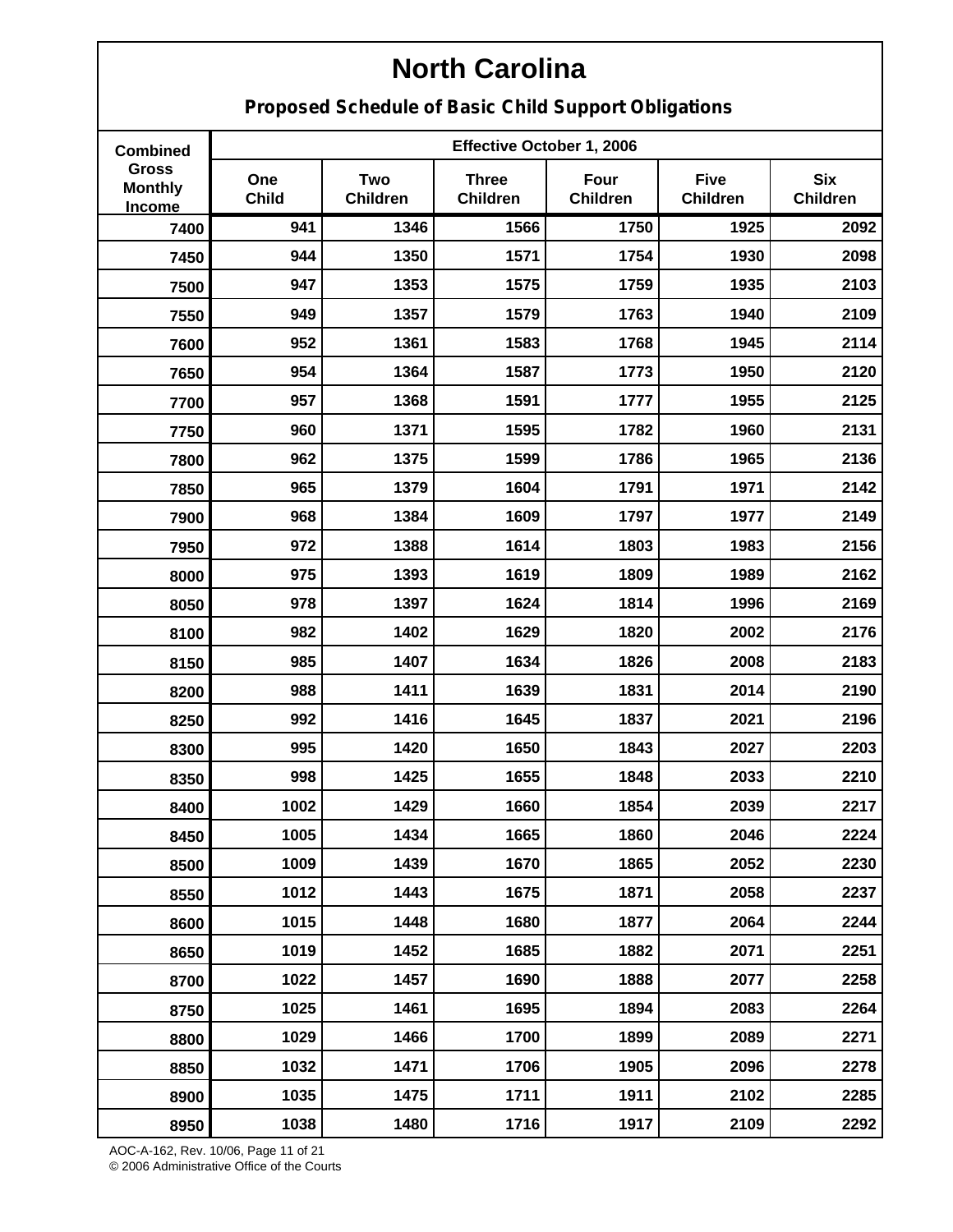**Proposed Schedule of Basic Child Support Obligations**

| <b>Combined</b>                          |                     |                               | Effective October 1, 2006       |                         |                                |                               |
|------------------------------------------|---------------------|-------------------------------|---------------------------------|-------------------------|--------------------------------|-------------------------------|
| <b>Gross</b><br><b>Monthly</b><br>Income | One<br><b>Child</b> | <b>Two</b><br><b>Children</b> | <b>Three</b><br><b>Children</b> | Four<br><b>Children</b> | <b>Five</b><br><b>Children</b> | <b>Six</b><br><b>Children</b> |
| 9000                                     | 1042                | 1484                          | 1721                            | 1923                    | 2115                           | 2299                          |
| 9050                                     | 1045                | 1489                          | 1727                            | 1929                    | 2122                           | 2306                          |
| 9100                                     | 1048                | 1493                          | 1732                            | 1935                    | 2128                           | 2313                          |
| 9150                                     | 1051                | 1498                          | 1737                            | 1941                    | 2135                           | 2320                          |
| 9200                                     | 1054                | 1502                          | 1743                            | 1947                    | 2141                           | 2328                          |
| 9250                                     | 1058                | 1507                          | 1748                            | 1953                    | 2148                           | 2335                          |
| 9300                                     | 1061                | 1512                          | 1753                            | 1958                    | 2154                           | 2342                          |
| 9350                                     | 1064                | 1516                          | 1759                            | 1964                    | 2161                           | 2349                          |
| 9400                                     | 1067                | 1521                          | 1764                            | 1970                    | 2167                           | 2356                          |
| 9450                                     | 1070                | 1525                          | 1769                            | 1976                    | 2174                           | 2363                          |
| 9500                                     | 1074                | 1530                          | 1775                            | 1982                    | 2180                           | 2370                          |
| 9550                                     | 1077                | 1534                          | 1780                            | 1988                    | 2187                           | 2377                          |
| 9600                                     | 1080                | 1539                          | 1785                            | 1994                    | 2193                           | 2384                          |
| 9650                                     | 1083                | 1543                          | 1791                            | 2000                    | 2200                           | 2391                          |
| 9700                                     | 1086                | 1548                          | 1796                            | 2006                    | 2207                           | 2398                          |
| 9750                                     | 1090                | 1553                          | 1801                            | 2012                    | 2213                           | 2406                          |
| 9800                                     | 1093                | 1557                          | 1806                            | 2018                    | 2220                           | 2413                          |
| 9850                                     | 1096                | 1562                          | 1812                            | 2024                    | 2226                           | 2420                          |
| 9900                                     | 1099                | 1566                          | 1817                            | 2029                    | 2232                           | 2427                          |
| 9950                                     | 1102                | 1571                          | 1822                            | 2035                    | 2238                           | 2433                          |
| 10000                                    | 1105                | 1575                          | 1827                            | 2040                    | 2244                           | 2440                          |
| 10050                                    | 1109                | 1579                          | 1831                            | 2046                    | 2250                           | 2446                          |
| 10100                                    | 1112                | 1584                          | 1836                            | 2051                    | 2256                           | 2453                          |
| 10150                                    | 1115                | 1588                          | 1841                            | 2057                    | 2262                           | 2459                          |
| 10200                                    | 1118                | 1592                          | 1846                            | 2062                    | 2268                           | 2466                          |
| 10250                                    | 1121                | 1597                          | 1851                            | 2068                    | 2274                           | 2472                          |
| 10300                                    | 1124                | 1601                          | 1856                            | 2073                    | 2280                           | 2479                          |
| 10350                                    | 1128                | 1605                          | 1861                            | 2078                    | 2286                           | 2485                          |
| 10400                                    | 1131                | 1610                          | 1866                            | 2084                    | 2292                           | 2492                          |
| 10450                                    | 1134                | 1614                          | 1870                            | 2089                    | 2298                           | 2498                          |
| 10500                                    | 1137                | 1618                          | 1875                            | 2095                    | 2304                           | 2505                          |
| 10550                                    | 1140                | 1623                          | 1880                            | 2100                    | 2310                           | 2511                          |

AOC-A-162, Rev. 10/06, Page 12 of 21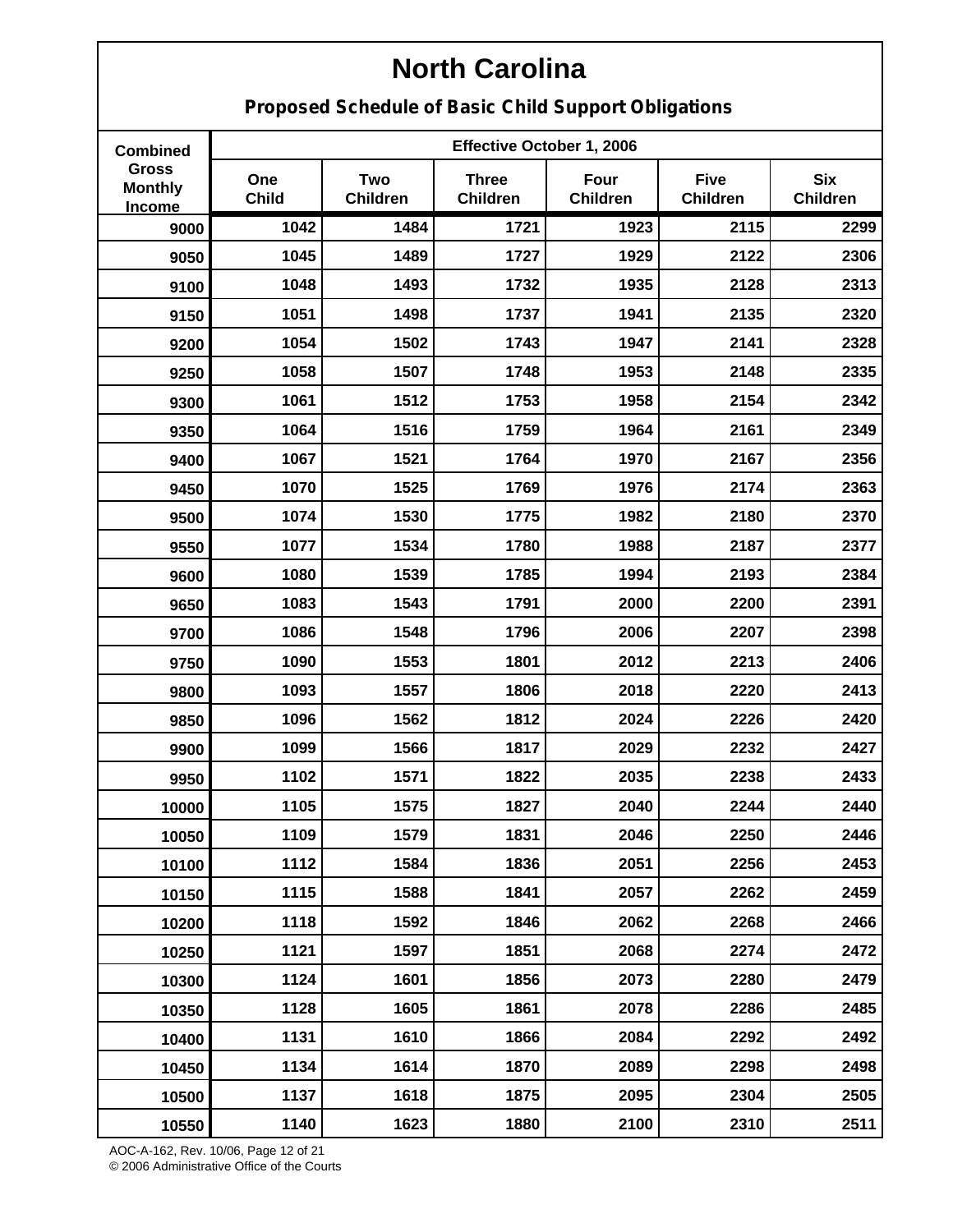**Proposed Schedule of Basic Child Support Obligations**

| <b>Combined</b>                          |                     |                               | Effective October 1, 2006       |                         |                         |                               |
|------------------------------------------|---------------------|-------------------------------|---------------------------------|-------------------------|-------------------------|-------------------------------|
| <b>Gross</b><br><b>Monthly</b><br>Income | One<br><b>Child</b> | <b>Two</b><br><b>Children</b> | <b>Three</b><br><b>Children</b> | Four<br><b>Children</b> | <b>Five</b><br>Children | <b>Six</b><br><b>Children</b> |
| 10600                                    | 1143                | 1627                          | 1885                            | 2106                    | 2316                    | 2518                          |
| 10650                                    | 1146                | 1631                          | 1890                            | 2111                    | 2322                    | 2524                          |
| 10700                                    | 1150                | 1636                          | 1895                            | 2116                    | 2328                    | 2531                          |
| 10750                                    | 1153                | 1640                          | 1900                            | 2122                    | 2334                    | 2537                          |
| 10800                                    | 1156                | 1644                          | 1904                            | 2127                    | 2340                    | 2544                          |
| 10850                                    | 1159                | 1649                          | 1909                            | 2133                    | 2346                    | 2550                          |
| 10900                                    | 1162                | 1653                          | 1914                            | 2138                    | 2352                    | 2556                          |
| 10950                                    | 1165                | 1657                          | 1919                            | 2143                    | 2358                    | 2563                          |
| 11000                                    | 1168                | 1662                          | 1924                            | 2149                    | 2364                    | 2569                          |
| 11050                                    | 1172                | 1666                          | 1929                            | 2154                    | 2370                    | 2576                          |
| 11100                                    | 1175                | 1670                          | 1933                            | 2160                    | 2376                    | 2582                          |
| 11150                                    | 1178                | 1675                          | 1938                            | 2165                    | 2382                    | 2589                          |
| 11200                                    | 1181                | 1679                          | 1943                            | 2170                    | 2387                    | 2595                          |
| 11250                                    | 1184                | 1683                          | 1948                            | 2176                    | 2393                    | 2602                          |
| 11300                                    | 1187                | 1688                          | 1953                            | 2182                    | 2400                    | 2609                          |
| 11350                                    | 1190                | 1692                          | 1959                            | 2188                    | 2407                    | 2616                          |
| 11400                                    | 1194                | 1697                          | 1964                            | 2194                    | 2413                    | 2623                          |
| 11450                                    | 1197                | 1702                          | 1970                            | 2200                    | 2420                    | 2631                          |
| 11500                                    | 1200                | 1706                          | 1975                            | 2206                    | 2427                    | 2638                          |
| 11550                                    | 1203                | 1711                          | 1981                            | 2212                    | 2434                    | 2645                          |
| 11600                                    | 1206                | 1715                          | 1986                            | 2218                    | 2440                    | 2653                          |
| 11650                                    | 1209                | 1720                          | 1992                            | 2225                    | 2447                    | 2660                          |
| 11700                                    | 1213                | 1725                          | 1997                            | 2231                    | 2454                    | 2667                          |
| 11750                                    | 1216                | 1729                          | 2002                            | 2237                    | 2460                    | 2674                          |
| 11800                                    | 1219                | 1734                          | 2008                            | 2243                    | 2467                    | 2682                          |
| 11850                                    | 1222                | 1738                          | 2013                            | 2249                    | 2474                    | 2689                          |
| 11900                                    | 1225                | 1743                          | 2019                            | 2255                    | 2480                    | 2696                          |
| 11950                                    | 1228                | 1748                          | 2024                            | 2261                    | 2487                    | 2704                          |
| 12000                                    | 1232                | 1752                          | 2030                            | 2267                    | 2494                    | 2711                          |
| 12050                                    | 1235                | 1757                          | 2035                            | 2273                    | 2501                    | 2718                          |
| 12100                                    | 1238                | 1761                          | 2041                            | 2279                    | 2507                    | 2725                          |
| 12150                                    | 1241                | 1766                          | 2046                            | 2285                    | 2514                    | 2733                          |

AOC-A-162, Rev. 10/06, Page 13 of 21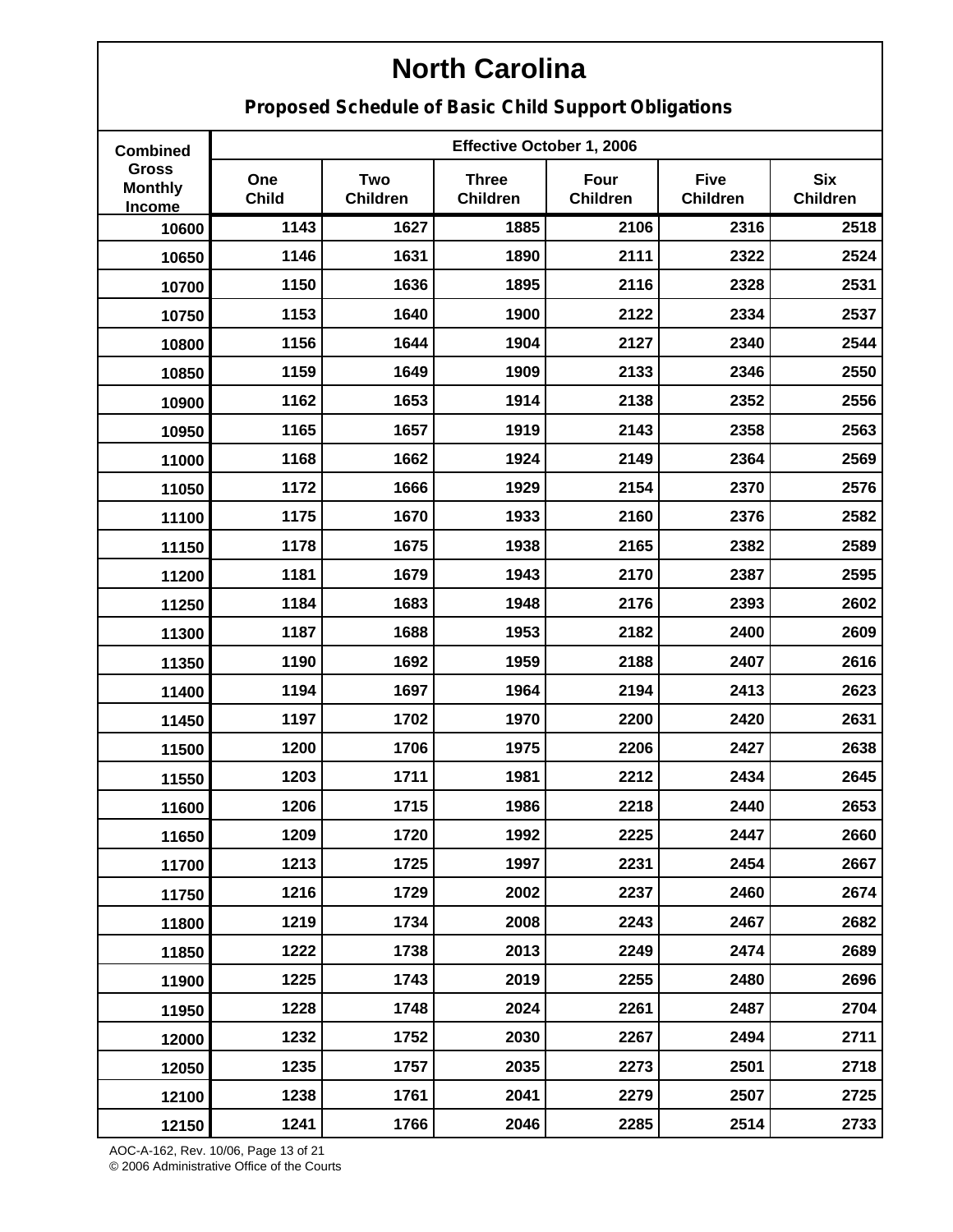**Proposed Schedule of Basic Child Support Obligations**

| <b>Combined</b>                          |                     |                               | Effective October 1, 2006       |                         |                                |                               |
|------------------------------------------|---------------------|-------------------------------|---------------------------------|-------------------------|--------------------------------|-------------------------------|
| <b>Gross</b><br><b>Monthly</b><br>Income | One<br><b>Child</b> | <b>Two</b><br><b>Children</b> | <b>Three</b><br><b>Children</b> | Four<br><b>Children</b> | <b>Five</b><br><b>Children</b> | <b>Six</b><br><b>Children</b> |
| 12200                                    | 1244                | 1771                          | 2052                            | 2292                    | 2521                           | 2740                          |
| 12250                                    | 1247                | 1775                          | 2057                            | 2298                    | 2527                           | 2747                          |
| 12300                                    | 1251                | 1780                          | 2062                            | 2304                    | 2534                           | 2755                          |
| 12350                                    | 1254                | 1784                          | 2068                            | 2310                    | 2541                           | 2762                          |
| 12400                                    | 1257                | 1789                          | 2073                            | 2316                    | 2548                           | 2769                          |
| 12450                                    | 1260                | 1794                          | 2079                            | 2322                    | 2554                           | 2776                          |
| 12500                                    | 1263                | 1798                          | 2084                            | 2328                    | 2561                           | 2784                          |
| 12550                                    | 1266                | 1803                          | 2090                            | 2334                    | 2568                           | 2791                          |
| 12600                                    | 1270                | 1807                          | 2095                            | 2340                    | 2574                           | 2798                          |
| 12650                                    | 1272                | 1812                          | 2100                            | 2346                    | 2580                           | 2805                          |
| 12700                                    | 1274                | 1814                          | 2103                            | 2349                    | 2583                           | 2808                          |
| 12750                                    | 1276                | 1816                          | 2105                            | 2351                    | 2587                           | 2812                          |
| 12800                                    | 1277                | 1818                          | 2108                            | 2354                    | 2590                           | 2815                          |
| 12850                                    | 1279                | 1821                          | 2110                            | 2357                    | 2593                           | 2818                          |
| 12900                                    | 1281                | 1823                          | 2113                            | 2360                    | 2596                           | 2822                          |
| 12950                                    | 1282                | 1825                          | 2115                            | 2363                    | 2599                           | 2825                          |
| 13000                                    | 1284                | 1827                          | 2118                            | 2365                    | 2602                           | 2828                          |
| 13050                                    | 1285                | 1829                          | 2120                            | 2368                    | 2605                           | 2832                          |
| 13100                                    | 1287                | 1832                          | 2123                            | 2371                    | 2608                           | 2835                          |
| 13150                                    | 1289                | 1834                          | 2125                            | 2374                    | 2611                           | 2838                          |
| 13200                                    | 1290                | 1836                          | 2128                            | 2377                    | 2614                           | 2842                          |
| 13250                                    | 1292                | 1838                          | 2130                            | 2379                    | 2617                           | 2845                          |
| 13300                                    | 1293                | 1841                          | 2133                            | 2382                    | 2620                           | 2848                          |
| 13350                                    | 1295                | 1843                          | 2135                            | 2385                    | 2624                           | 2852                          |
| 13400                                    | 1297                | 1845                          | 2138                            | 2388                    | 2627                           | 2855                          |
| 13450                                    | 1298                | 1847                          | 2140                            | 2391                    | 2630                           | 2858                          |
| 13500                                    | 1300                | 1850                          | 2143                            | 2393                    | 2633                           | 2862                          |
| 13550                                    | 1301                | 1852                          | 2145                            | 2396                    | 2636                           | 2865                          |
| 13600                                    | 1303                | 1854                          | 2148                            | 2399                    | 2639                           | 2868                          |
| 13650                                    | 1305                | 1856                          | 2150                            | 2402                    | 2642                           | 2872                          |
| 13700                                    | 1306                | 1858                          | 2152                            | 2404                    | 2645                           | 2875                          |
| 13750                                    | 1308                | 1860                          | 2155                            | 2407                    | 2647                           | 2878                          |

AOC-A-162, Rev. 10/06, Page 14 of 21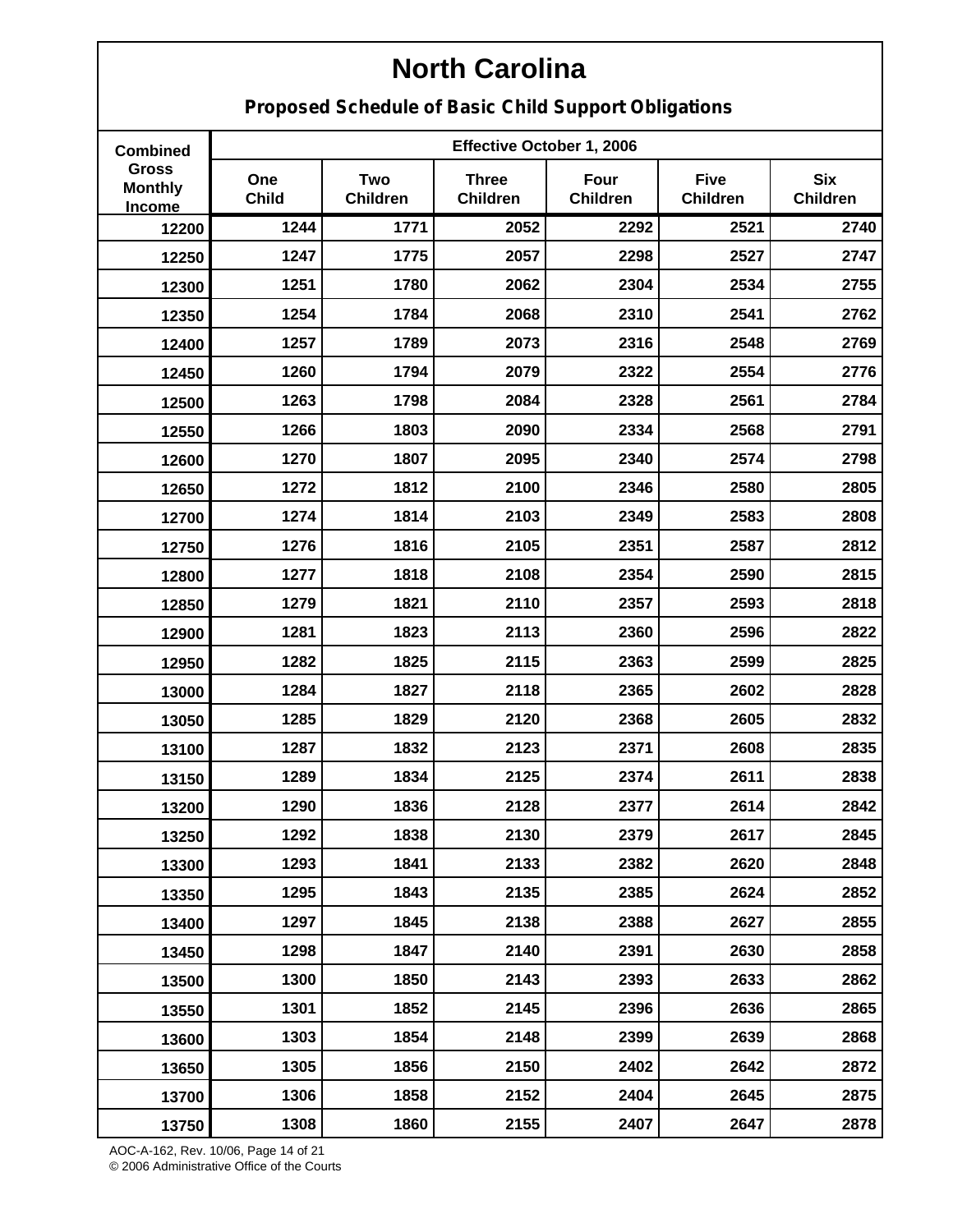**Proposed Schedule of Basic Child Support Obligations**

| <b>Combined</b>                          |                     |                        | Effective October 1, 2006 |                         |                                |                               |
|------------------------------------------|---------------------|------------------------|---------------------------|-------------------------|--------------------------------|-------------------------------|
| <b>Gross</b><br><b>Monthly</b><br>Income | One<br><b>Child</b> | Two<br><b>Children</b> | <b>Three</b><br>Children  | Four<br><b>Children</b> | <b>Five</b><br><b>Children</b> | <b>Six</b><br><b>Children</b> |
| 13800                                    | 1309                | 1862                   | 2157                      | 2409                    | 2650                           | 2881                          |
| 13850                                    | 1310                | 1864                   | 2159                      | 2412                    | 2653                           | 2884                          |
| 13900                                    | 1312                | 1867                   | 2162                      | 2414                    | 2656                           | 2887                          |
| 13950                                    | 1313                | 1869                   | 2164                      | 2417                    | 2659                           | 2890                          |
| 14000                                    | 1315                | 1871                   | 2166                      | 2420                    | 2662                           | 2893                          |
| 14050                                    | 1316                | 1873                   | 2168                      | 2422                    | 2664                           | 2896                          |
| 14100                                    | 1319                | 1876                   | 2172                      | 2426                    | 2668                           | 2901                          |
| 14150                                    | 1321                | 1879                   | 2175                      | 2430                    | 2673                           | 2906                          |
| 14200                                    | 1324                | 1882                   | 2179                      | 2434                    | 2678                           | 2911                          |
| 14250                                    | 1326                | 1887                   | 2183                      | 2438                    | 2682                           | 2915                          |
| 14300                                    | 1328                | 1889                   | 2187                      | 2442                    | 2687                           | 2920                          |
| 14350                                    | 1331                | 1892                   | 2190                      | 2447                    | 2691                           | 2925                          |
| 14400                                    | 1333                | 1896                   | 2194                      | 2451                    | 2696                           | 2930                          |
| 14450                                    | 1336                | 1899                   | 2198                      | 2455                    | 2700                           | 2935                          |
| 14500                                    | 1338                | 1902                   | 2201                      | 2459                    | 2705                           | 2940                          |
| 14550                                    | 1341                | 1906                   | 2205                      | 2463                    | 2709                           | 2945                          |
| 14600                                    | 1343                | 1909                   | 2209                      | 2467                    | 2714                           | 2950                          |
| 14650                                    | 1346                | 1912                   | 2212                      | 2471                    | 2718                           | 2955                          |
| 14700                                    | 1348                | 1916                   | 2216                      | 2475                    | 2723                           | 2960                          |
| 14750                                    | 1351                | 1919                   | 2220                      | 2479                    | 2727                           | 2965                          |
| 14800                                    | 1353                | 1922                   | 2223                      | 2484                    | 2732                           | 2970                          |
| 14850                                    | 1356                | 1926                   | 2227                      | 2488                    | 2736                           | 2975                          |
| 14900                                    | 1358                | 1929                   | 2231                      | 2492                    | 2741                           | 2979                          |
| 14950                                    | 1360                | 1932                   | 2235                      | 2496                    | 2746                           | 2984                          |
| 15000                                    | 1363                | 1936                   | 2238                      | 2500                    | 2750                           | 2989                          |
| 15050                                    | 1365                | 1939                   | 2242                      | 2504                    | 2755                           | 2994                          |
| 15100                                    | 1368                | 1942                   | 2246                      | 2508                    | 2759                           | 2999                          |
| 15150                                    | 1370                | 1945                   | 2249                      | 2512                    | 2764                           | 3004                          |
| 15200                                    | 1373                | 1949                   | 2253                      | 2517                    | 2768                           | 3009                          |
| 15250                                    | 1375                | 1952                   | 2257                      | 2521                    | 2773                           | 3014                          |
| 15300                                    | 1378                | 1955                   | 2260                      | 2525                    | 2777                           | 3019                          |
| 15350                                    | 1380                | 1959                   | 2264                      | 2529                    | 2782                           | 3024                          |

AOC-A-162, Rev. 10/06, Page 15 of 21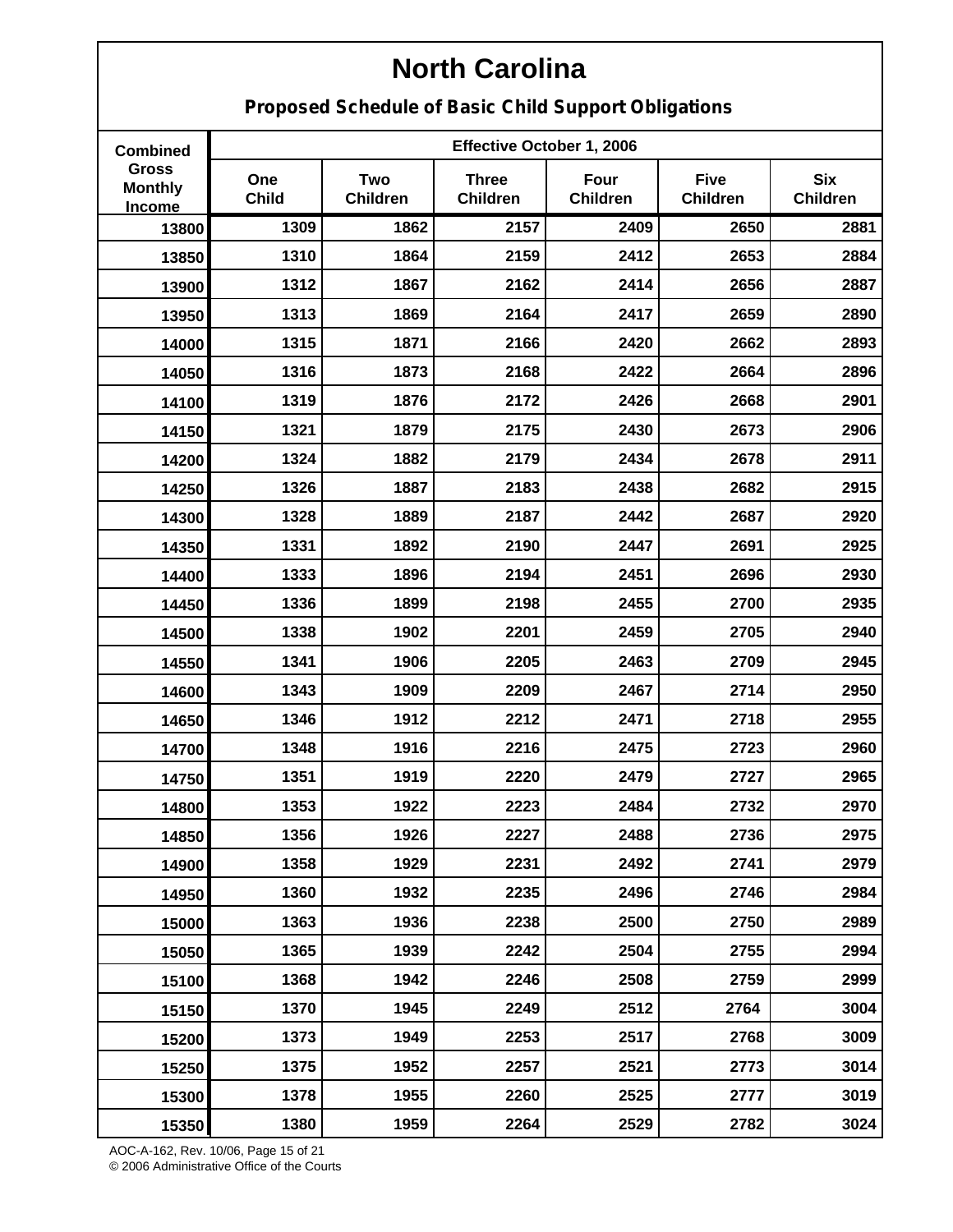**Proposed Schedule of Basic Child Support Obligations**

| <b>Combined</b>                          |                     |                               | Effective October 1, 2006       |                         |                                |                               |
|------------------------------------------|---------------------|-------------------------------|---------------------------------|-------------------------|--------------------------------|-------------------------------|
| <b>Gross</b><br><b>Monthly</b><br>Income | One<br><b>Child</b> | <b>Two</b><br><b>Children</b> | <b>Three</b><br><b>Children</b> | Four<br><b>Children</b> | <b>Five</b><br><b>Children</b> | <b>Six</b><br><b>Children</b> |
| 15400                                    | 1383                | 1962                          | 2268                            | 2533                    | 2786                           | 3029                          |
| 15450                                    | 1385                | 1965                          | 2271                            | 2537                    | 2791                           | 3034                          |
| 15500                                    | 1388                | 1969                          | 2275                            | 2541                    | 2795                           | 3039                          |
| 15550                                    | 1390                | 1972                          | 2279                            | 2545                    | 2800                           | 3044                          |
| 15600                                    | 1392                | 1975                          | 2282                            | 2550                    | 2805                           | 3048                          |
| 15650                                    | 1395                | 1979                          | 2286                            | 2254                    | 2809                           | 3053                          |
| 15700                                    | 1397                | 1982                          | 2290                            | 2558                    | 2814                           | 3058                          |
| 15750                                    | 1400                | 1985                          | 2294                            | 2562                    | 2818                           | 3063                          |
| 15800                                    | 1402                | 1989                          | 2297                            | 2566                    | 2823                           | 3068                          |
| 15850                                    | 1405                | 1992                          | 2301                            | 2570                    | 2827                           | 3073                          |
| 15900                                    | 1407                | 1995                          | 2305                            | 2574                    | 2832                           | 3078                          |
| 15950                                    | 1410                | 1999                          | 2308                            | 2578                    | 2836                           | 3083                          |
| 16000                                    | 1412                | 2003                          | 2313                            | 2583                    | 2842                           | 3089                          |
| 16050                                    | 1415                | 2006                          | 2317                            | 2588                    | 2847                           | 3095                          |
| 16100                                    | 1418                | 2010                          | 2322                            | 2593                    | 2853                           | 3101                          |
| 16150                                    | 1421                | 2014                          | 2326                            | 2598                    | 2858                           | 3107                          |
| 16200                                    | 1423                | 2018                          | 2331                            | 2603                    | 2864                           | 3113                          |
| 16250                                    | 1426                | 2022                          | 2335                            | 2608                    | 2869                           | 3119                          |
| 16300                                    | 1429                | 2026                          | 2340                            | 2613                    | 2875                           | 3125                          |
| 16350                                    | 1431                | 2030                          | 2344                            | 2618                    | 2880                           | 3131                          |
| 16400                                    | 1434                | 2034                          | 2349                            | 2623                    | 2886                           | 3137                          |
| 16450                                    | 1437                | 2037                          | 2353                            | 2628                    | 2891                           | 3143                          |
| 16500                                    | 1440                | 2041                          | 2358                            | 2633                    | 2897                           | 3149                          |
| 16550                                    | 1442                | 2045                          | 2362                            | 2638                    | 2902                           | 3155                          |
| 16600                                    | 1445                | 2049                          | 2366                            | 2643                    | 2908                           | 3161                          |
| 16650                                    | 1448                | 2053                          | 2371                            | 2648                    | 2913                           | 3167                          |
| 16700                                    | 1450                | 2057                          | 2375                            | 2653                    | 2919                           | 3173                          |
| 16750                                    | 1453                | 2061                          | 2380                            | 2658                    | 2924                           | 3179                          |
| 16800                                    | 1456                | 2064                          | 2384                            | 2663                    | 2930                           | 3185                          |
| 16850                                    | 1459                | 2068                          | 2389                            | 2668                    | 2935                           | 3191                          |
| 16900                                    | 1461                | 2072                          | 2393                            | 2673                    | 2941                           | 3197                          |
| 16950                                    | 1464                | 2076                          | 2398                            | 2678                    | 2946                           | 3203                          |

AOC-A-162, Rev. 10/06, Page 16 of 21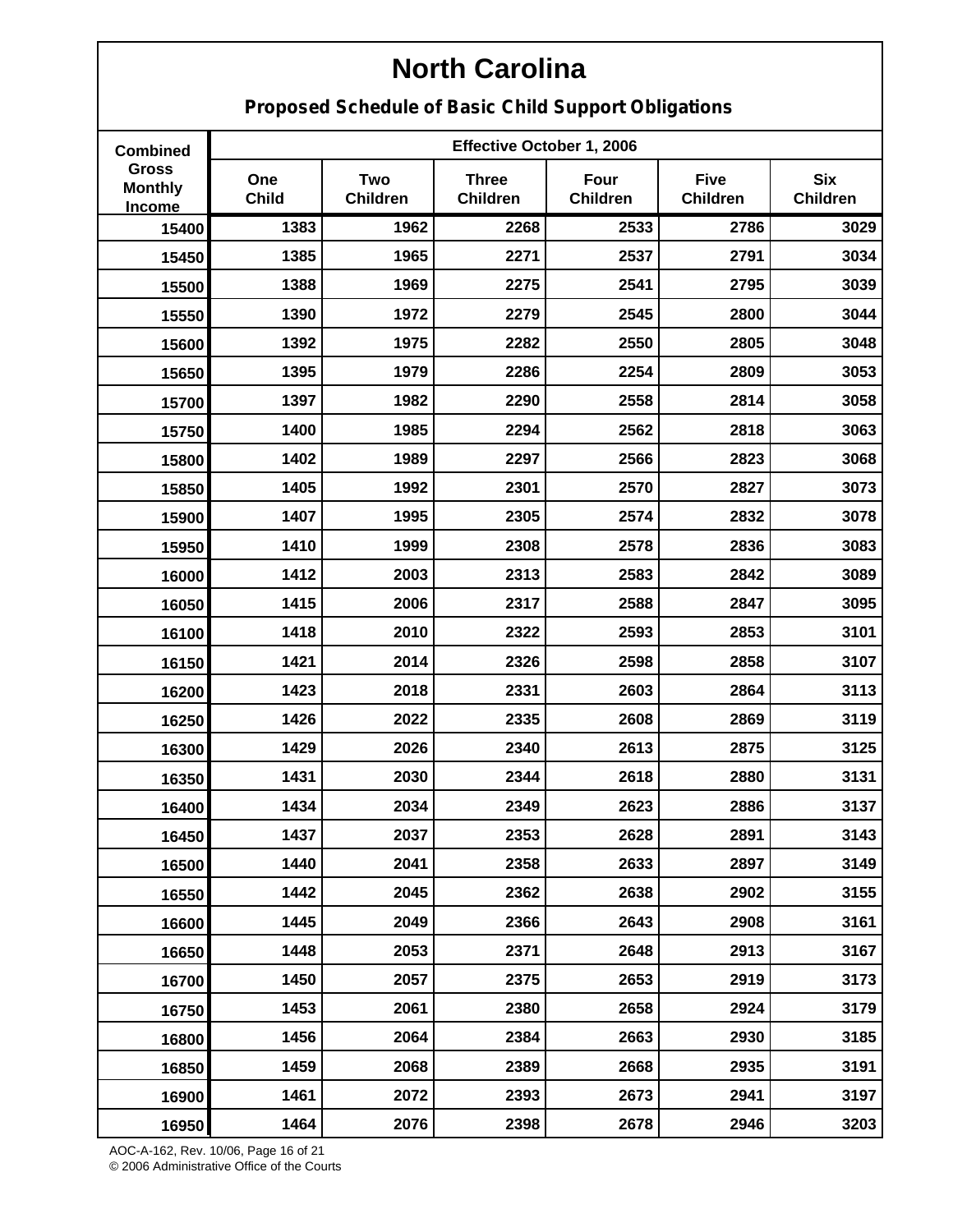**Proposed Schedule of Basic Child Support Obligations**

| <b>Combined</b>                                 |                     | Effective October 1, 2006 |                                 |                         |                                |                               |
|-------------------------------------------------|---------------------|---------------------------|---------------------------------|-------------------------|--------------------------------|-------------------------------|
| <b>Gross</b><br><b>Monthly</b><br><b>Income</b> | One<br><b>Child</b> | Two<br><b>Children</b>    | <b>Three</b><br><b>Children</b> | Four<br><b>Children</b> | <b>Five</b><br><b>Children</b> | <b>Six</b><br><b>Children</b> |
| 17000                                           | 1467                | 2080                      | 2402                            | 2683                    | 2952                           | 3208                          |
| 17050                                           | 1470                | 2084                      | 2407                            | 2688                    | 2957                           | 3214                          |
| 17100                                           | 1472                | 2088                      | 2411                            | 2693                    | 2963                           | 3220                          |
| 17150                                           | 1475                | 2092                      | 2416                            | 2698                    | 2968                           | 3226                          |
| 17200                                           | 1478                | 2095                      | 2420                            | 2703                    | 2974                           | 3232                          |
| 17250                                           | 1480                | 2099                      | 2425                            | 2708                    | 2979                           | 3238                          |
| 17300                                           | 1483                | 2103                      | 2429                            | 2713                    | 2985                           | 3244                          |
| 17350                                           | 1486                | 2107                      | 2434                            | 2718                    | 2990                           | 3250                          |
| 17400                                           | 1489                | 2111                      | 2438                            | 2723                    | 2996                           | 3256                          |
| 17450                                           | 1491                | 2115                      | 2443                            | 2728                    | 3001                           | 3262                          |
| 17500                                           | 1494                | 2119                      | 2447                            | 2733                    | 3007                           | 3268                          |
| 17550                                           | 1497                | 2123                      | 2451                            | 2738                    | 3012                           | 3274                          |
| 17600                                           | 1499                | 2126                      | 2456                            | 2743                    | 3018                           | 3280                          |
| 17650                                           | 1502                | 2130                      | 2460                            | 2748                    | 3023                           | 3286                          |
| 17700                                           | 1505                | 2134                      | 2465                            | 2753                    | 3029                           | 3292                          |
| 17750                                           | 1508                | 2138                      | 2469                            | 2758                    | 3034                           | 3298                          |
| 17800                                           | 1510                | 2142                      | 2474                            | 2763                    | 3040                           | 3304                          |
| 17850                                           | 1513                | 2146                      | 2478                            | 2768                    | 3045                           | 3310                          |
| 17900                                           | 1516                | 2150                      | 2483                            | 2773                    | 3051                           | 3316                          |
| 17950                                           | 1518                | 2153                      | 2487                            | 2778                    | 3056                           | 3322                          |
| 18000                                           | 1521                | 2157                      | 2492                            | 2783                    | 3062                           | 3328                          |
| 18050                                           | 1524                | 2161                      | 2496                            | 2788                    | 3067                           | 3334                          |
| 18100                                           | 1527                | 2165                      | 2501                            | 2793                    | 3073                           | 3340                          |
| 18150                                           | 1529                | 2169                      | 2505                            | 2798                    | 3078                           | 3346                          |
| 18200                                           | 1532                | 2173                      | 2510                            | 2803                    | 3084                           | 3352                          |
| 18250                                           | 1535                | 2177                      | 2514                            | 2808                    | 3089                           | 3358                          |
| 18300                                           | 1538                | 2181                      | 2519                            | 2813                    | 3095                           | 3364                          |
| 18350                                           | 1540                | 2184                      | 2523                            | 2818                    | 3100                           | 3370                          |
| 18400                                           | 1543                | 2188                      | 2528                            | 2823                    | 3106                           | 3376                          |
| 18450                                           | 1546                | 2192                      | 2532                            | 2828                    | 3111                           | 3382                          |
| 18500                                           | 1548                | 2196                      | 2536                            | 2833                    | 3117                           | 3388                          |
| 18550                                           | 1551                | 2200                      | 2541                            | 2838                    | 3122                           | 3394                          |

AOC-A-162, Rev. 10/06, Page 17 of 21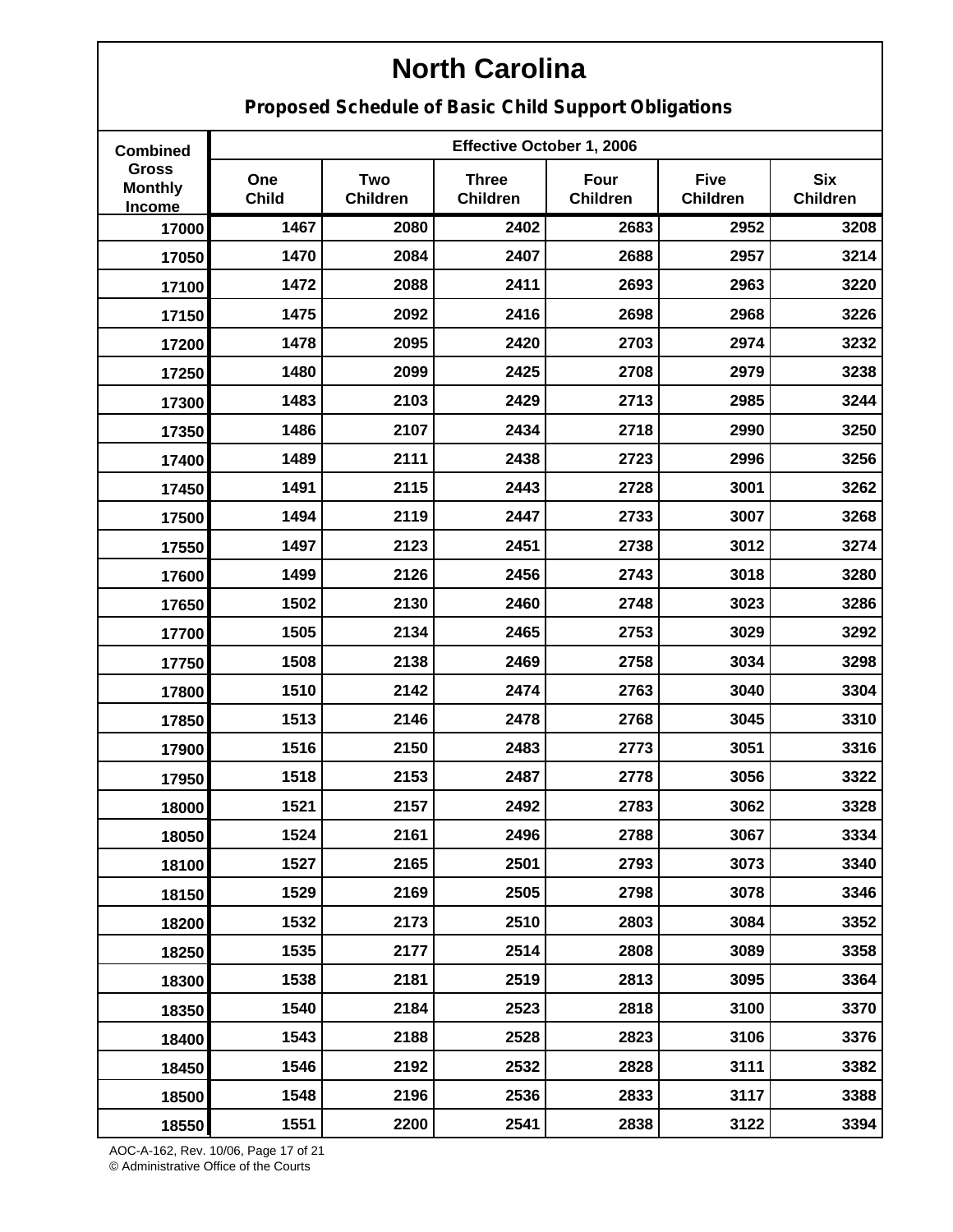**Proposed Schedule of Basic Child Support Obligations**

| <b>Combined</b>                          | Effective October 1, 2006 |                               |                                 |                         |                                |                               |
|------------------------------------------|---------------------------|-------------------------------|---------------------------------|-------------------------|--------------------------------|-------------------------------|
| <b>Gross</b><br><b>Monthly</b><br>Income | One<br><b>Child</b>       | <b>Two</b><br><b>Children</b> | <b>Three</b><br><b>Children</b> | Four<br><b>Children</b> | <b>Five</b><br><b>Children</b> | <b>Six</b><br><b>Children</b> |
| 18600                                    | 1554                      | 2204                          | 2545                            | 2843                    | 3128                           | 3400                          |
| 18650                                    | 1557                      | 2208                          | 2550                            | 2848                    | 3133                           | 3406                          |
| 18700                                    | 1559                      | 2212                          | 2554                            | 2853                    | 3139                           | 3412                          |
| 18750                                    | 1562                      | 2215                          | 2559                            | 2858                    | 3144                           | 3418                          |
| 18800                                    | 1565                      | 2219                          | 2563                            | 2863                    | 3150                           | 3424                          |
| 18850                                    | 1567                      | 2223                          | 2568                            | 2868                    | 3155                           | 3429                          |
| 18900                                    | 1570                      | 2227                          | 2572                            | 2873                    | 3160                           | 3435                          |
| 18950                                    | 1573                      | 2231                          | 2577                            | 2878                    | 3166                           | 3441                          |
| 19000                                    | 1575                      | 2234                          | 2580                            | 2882                    | 3170                           | 3446                          |
| 19050                                    | 1577                      | 2237                          | 2583                            | 2886                    | 3174                           | 3450                          |
| 19100                                    | 1579                      | 2240                          | 2587                            | 2889                    | 3178                           | 3455                          |
| 19150                                    | 1581                      | 2242                          | 2590                            | 2893                    | 3182                           | 3459                          |
| 19200                                    | 1583                      | 2245                          | 2593                            | 2896                    | 3186                           | 3463                          |
| 19250                                    | 1585                      | 2248                          | 2596                            | 2900                    | 3190                           | 3467                          |
| 19300                                    | 1587                      | 2251                          | 2599                            | 2903                    | 3194                           | 3471                          |
| 19350                                    | 1589                      | 2254                          | 2602                            | 2907                    | 3197                           | 3476                          |
| 19400                                    | 1591                      | 2256                          | 2605                            | 2910                    | 3201                           | 3480                          |
| 19450                                    | 1593                      | 2259                          | 2609                            | 2914                    | 3205                           | 3484                          |
| 19500                                    | 1595                      | 2262                          | 2612                            | 2917                    | 3209                           | 3488                          |
| 19550                                    | 1597                      | 2265                          | 2615                            | 2921                    | 3213                           | 3492                          |
| 19600                                    | 1600                      | 2268                          | 2618                            | 2924                    | 3217                           | 3497                          |
| 19650                                    | 1602                      | 2270                          | 2621                            | 2928                    | 3221                           | 3501                          |
| 19700                                    | 1604                      | 2273                          | 2624                            | 2931                    | 3225                           | 3505                          |
| 19750                                    | 1606                      | 2276                          | 2628                            | 2935                    | 3228                           | 3509                          |
| 19800                                    | 1608                      | 2279                          | 2631                            | 2939                    | 3232                           | 3514                          |
| 19850                                    | 1610                      | 2282                          | 2634                            | 2942                    | 3236                           | 3518                          |
| 19900                                    | 1612                      | 2285                          | 2637                            | 2946                    | 3240                           | 3522                          |
| 19950                                    | 1614                      | 2287                          | 2640                            | 2949                    | 3244                           | 3526                          |
| 20000                                    | 1616                      | 2290                          | 2643                            | 2953                    | 3248                           | 3530                          |
| 20050                                    | 1618                      | 2293                          | 2647                            | 2956                    | 3252                           | 3535                          |
| 20100                                    | 1620                      | 2296                          | 2650                            | 2960                    | 3256                           | 3539                          |
| 20150                                    | 1622                      | 2299                          | 2653                            | 2963                    | 3260                           | 3543                          |

AOC-A-162, Rev. 10/06, Page 18 of 21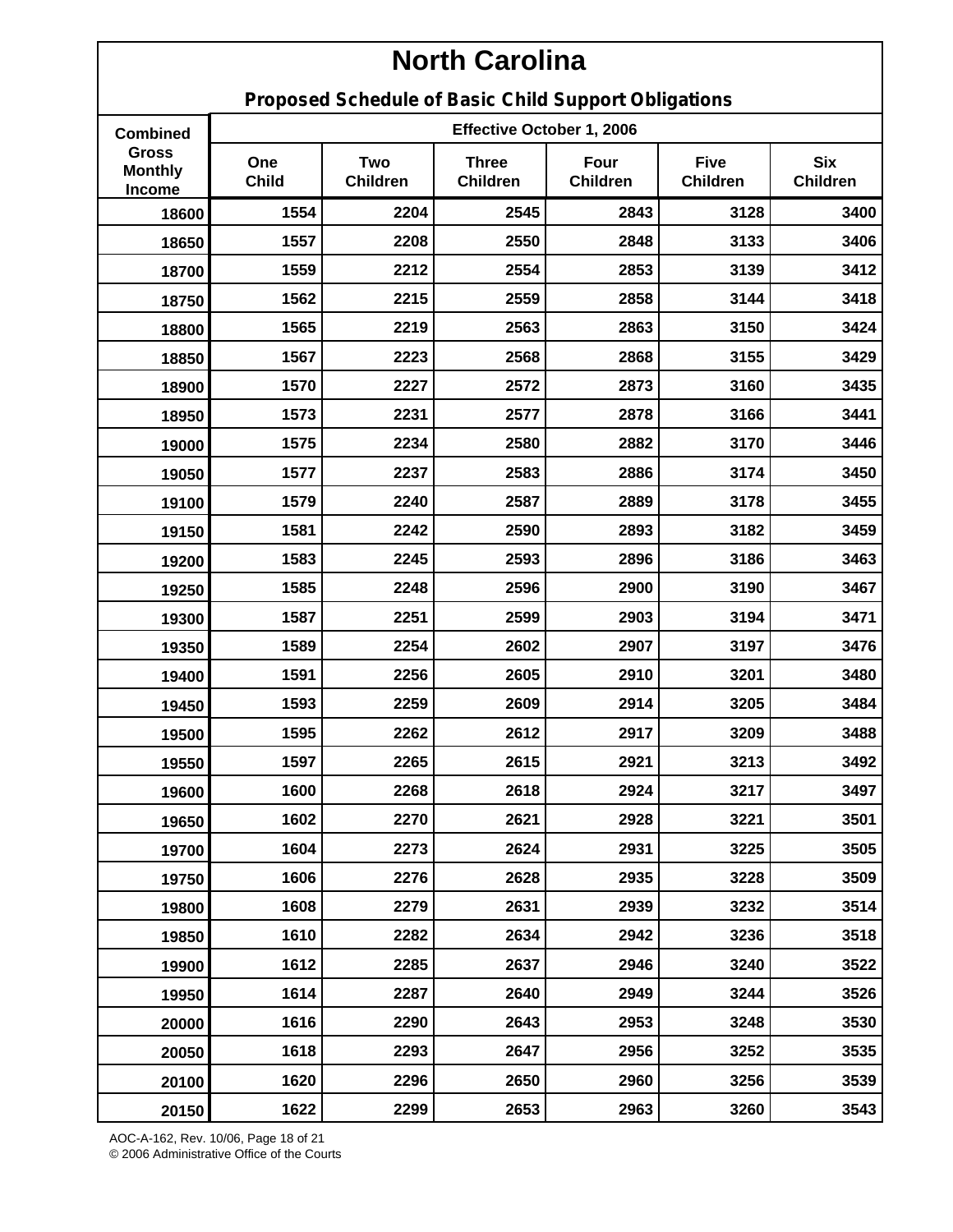**Proposed Schedule of Basic Child Support Obligations**

| <b>Combined</b>                          | Effective October 1, 2006 |                        |                                 |                         |                                |                               |  |
|------------------------------------------|---------------------------|------------------------|---------------------------------|-------------------------|--------------------------------|-------------------------------|--|
| <b>Gross</b><br><b>Monthly</b><br>Income | One<br><b>Child</b>       | Two<br><b>Children</b> | <b>Three</b><br><b>Children</b> | Four<br><b>Children</b> | <b>Five</b><br><b>Children</b> | <b>Six</b><br><b>Children</b> |  |
| 20200                                    | 1624                      | 2301                   | 2656                            | 2967                    | 3263                           | 3547                          |  |
| 20250                                    | 1626                      | 2304                   | 2659                            | 2970                    | 3267                           | 3552                          |  |
| 20300                                    | 1628                      | 2307                   | 2662                            | 2974                    | 3271                           | 3556                          |  |
| 20350                                    | 1630                      | 2310                   | 2665                            | 2977                    | 3275                           | 3560                          |  |
| 20400                                    | 1632                      | 2313                   | 2669                            | 2981                    | 3279                           | 3564                          |  |
| 20450                                    | 1634                      | 2315                   | 2672                            | 2984                    | 3283                           | 3568                          |  |
| 20500                                    | 1636                      | 2318                   | 2675                            | 2988                    | 3287                           | 3573                          |  |
| 20550                                    | 1638                      | 2321                   | 2678                            | 2991                    | 3291                           | 3577                          |  |
| 20600                                    | 1640                      | 2324                   | 2681                            | 2995                    | 3294                           | 3581                          |  |
| 20650                                    | 1642                      | 2327                   | 2684                            | 2998                    | 3298                           | 3585                          |  |
| 20700                                    | 1644                      | 2329                   | 2688                            | 3002                    | 3302                           | 3590                          |  |
| 20750                                    | 1646                      | 2332                   | 2691                            | 3006                    | 3306                           | 3594                          |  |
| 20800                                    | 1648                      | 2335                   | 2694                            | 3009                    | 3310                           | 3598                          |  |
| 20850                                    | 1650                      | 2338                   | 2697                            | 3013                    | 3314                           | 3602                          |  |
| 20900                                    | 1652                      | 2341                   | 2700                            | 3016                    | 3318                           | 3606                          |  |
| 20950                                    | 1654                      | 2344                   | 2703                            | 3020                    | 3322                           | 3611                          |  |
| 21000                                    | 1656                      | 2346                   | 2707                            | 3023                    | 3326                           | 3615                          |  |
| 21050                                    | 1659                      | 2349                   | 2710                            | 3027                    | 3329                           | 3619                          |  |
| 21100                                    | 1661                      | 2352                   | 2713                            | 3030                    | 3333                           | 3623                          |  |
| 21150                                    | 1663                      | 2355                   | 2716                            | 3034                    | 3337                           | 3627                          |  |
| 21200                                    | 1665                      | 2358                   | 2719                            | 3037                    | 3341                           | 3632                          |  |
| 21250                                    | 1667                      | 2360                   | 2722                            | 3041                    | 3345                           | 3636                          |  |
| 21300                                    | 1669                      | 2363                   | 2725                            | 3044                    | 3349                           | 3640                          |  |
| 21350                                    | 1671                      | 2366                   | 2729                            | 3048                    | 3353                           | 3644                          |  |
| 21400                                    | 1673                      | 2369                   | 2732                            | 3051                    | 3357                           | 3649                          |  |
| 21450                                    | 1675                      | 2372                   | 2735                            | 3055                    | 3360                           | 3653                          |  |
| 21500                                    | 1677                      | 2374                   | 2738                            | 3058                    | 3364                           | 3657                          |  |
| 21550                                    | 1679                      | 2377                   | 2741                            | 3062                    | 3368                           | 3661                          |  |
| 21600                                    | 1681                      | 2380                   | 2744                            | 3066                    | 3372                           | 3665                          |  |
| 21650                                    | 1683                      | 2383                   | 2748                            | 3069                    | 3376                           | 3670                          |  |
| 21700                                    | 1685                      | 2386                   | 2751                            | 3073                    | 3380                           | 3674                          |  |
| 21750                                    | 1687                      | 2388                   | 2754                            | 3076                    | 3384                           | 3678                          |  |

AOC-A-162, Rev. 10/06, Page 19 of 21 © 2006 Administrative Office of the Courts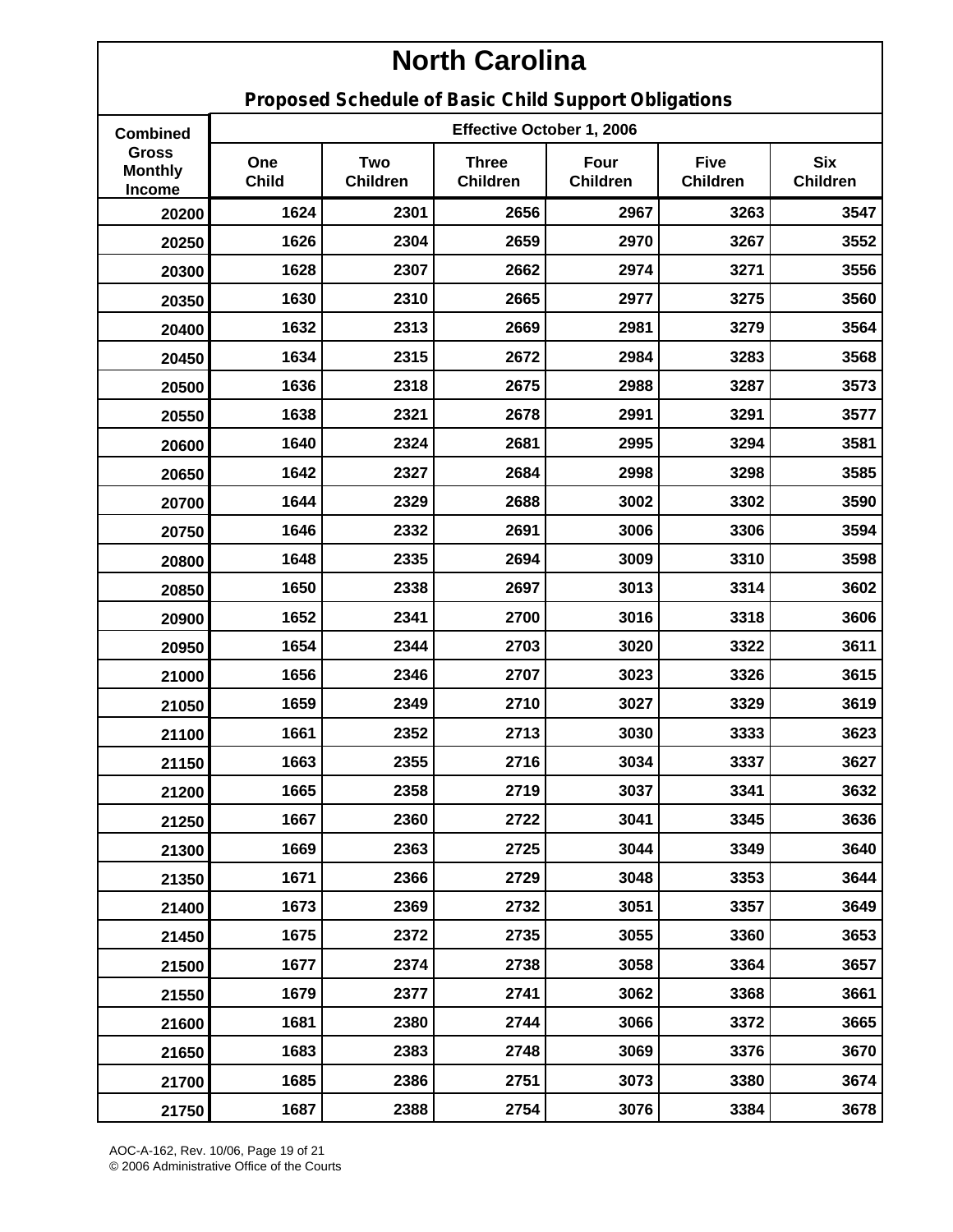**Proposed Schedule of Basic Child Support Obligations**

| <b>Combined</b>                          | Effective October 1, 2006 |                        |                                 |                         |                                |                               |  |
|------------------------------------------|---------------------------|------------------------|---------------------------------|-------------------------|--------------------------------|-------------------------------|--|
| <b>Gross</b><br><b>Monthly</b><br>Income | One<br><b>Child</b>       | Two<br><b>Children</b> | <b>Three</b><br><b>Children</b> | Four<br><b>Children</b> | <b>Five</b><br><b>Children</b> | <b>Six</b><br><b>Children</b> |  |
| 21800                                    | 1689                      | 2391                   | 2757                            | 3080                    | 3388                           | 3682                          |  |
| 21850                                    | 1691                      | 2394                   | 2760                            | 3083                    | 3391                           | 3687                          |  |
| 21900                                    | 1693                      | 2397                   | 2763                            | 3087                    | 3395                           | 3691                          |  |
| 21950                                    | 1695                      | 2400                   | 2767                            | 3090                    | 3399                           | 3695                          |  |
| 22000                                    | 1697                      | 2403                   | 2770                            | 3094                    | 3403                           | 3699                          |  |
| 22050                                    | 1699                      | 2405                   | 2773                            | 3097                    | 3407                           | 3703                          |  |
| 22100                                    | 1701                      | 2408                   | 2776                            | 3101                    | 3411                           | 3708                          |  |
| 22150                                    | 1703                      | 2411                   | 2779                            | 3104                    | 3415                           | 3712                          |  |
| 22200                                    | 1705                      | 2414                   | 2782                            | 3108                    | 3419                           | 3716                          |  |
| 22250                                    | 1707                      | 2417                   | 2785                            | 3111                    | 3423                           | 3720                          |  |
| 22300                                    | 1709                      | 2419                   | 2789                            | 3115                    | 3426                           | 3724                          |  |
| 22350                                    | 1711                      | 2422                   | 2792                            | 3118                    | 3430                           | 3729                          |  |
| 22400                                    | 1713                      | 2425                   | 2795                            | 3122                    | 3434                           | 3733                          |  |
| 22450                                    | 1715                      | 2428                   | 2798                            | 3125                    | 3438                           | 3737                          |  |
| 22500                                    | 1718                      | 2431                   | 2801                            | 3129                    | 3442                           | 3741                          |  |
| 22550                                    | 1720                      | 2433                   | 2804                            | 3133                    | 3446                           | 3746                          |  |
| 22600                                    | 1722                      | 2436                   | 2808                            | 3136                    | 3450                           | 3750                          |  |
| 22650                                    | 1724                      | 2439                   | 2811                            | 3140                    | 3454                           | 3754                          |  |
| 22700                                    | 1726                      | 2442                   | 2814                            | 3143                    | 3457                           | 3758                          |  |
| 22750                                    | 1728                      | 2445                   | 2817                            | 3147                    | 3461                           | 3762                          |  |
| 22800                                    | 1730                      | 2448                   | 2820                            | 3150                    | 3465                           | 3767                          |  |
| 22850                                    | 1732                      | 2450                   | 2823                            | 3154                    | 3469                           | 3771                          |  |
| 22900                                    | 1734                      | 2453                   | 2827                            | 3157                    | 3473                           | 3775                          |  |
| 22950                                    | 1736                      | 2456                   | 2830                            | 3161                    | 3477                           | 3779                          |  |
| 23000                                    | 1738                      | 2459                   | 2833                            | 3164                    | 3481                           | 3784                          |  |
| 23050                                    | 1740                      | 2462                   | 2836                            | 3168                    | 3485                           | 3788                          |  |
| 23100                                    | 1742                      | 2464                   | 2839                            | 3171                    | 3488                           | 3792                          |  |
| 23150                                    | 1744                      | 2467                   | 2842                            | 3175                    | 3492                           | 3796                          |  |
| 23200                                    | 1746                      | 2470                   | 2845                            | 3178                    | 3496                           | 3800                          |  |
| 23250                                    | 1748                      | 2473                   | 2849                            | 3182                    | 3500                           | 3805                          |  |
| 23300                                    | 1750                      | 2476                   | 2852                            | 3185                    | 3504                           | 3809                          |  |
| 23350                                    | 1752                      | 2478                   | 2855                            | 3189                    | 3508                           | 3813                          |  |